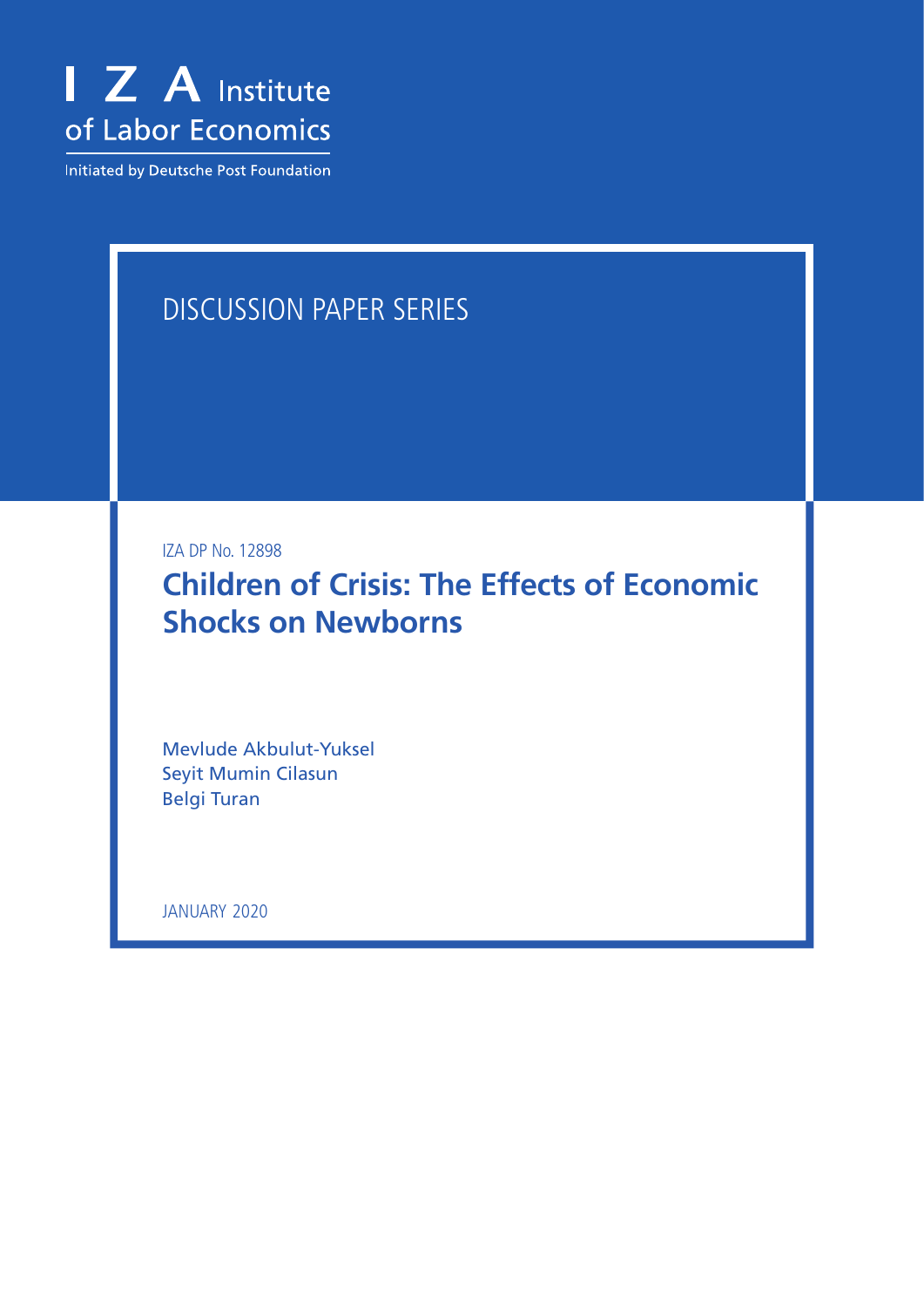

Initiated by Deutsche Post Foundation

## DISCUSSION PAPER SERIES

IZA DP No. 12898

# **Children of Crisis: The Effects of Economic Shocks on Newborns**

## **Mevlude Akbulut-Yuksel**

*Dalhousie University, IZA and HICN*

### **Seyit Mumin Cilasun** *CBRT and ERF*

**Belgi Turan** *TOBB University of Economics and Technology*

JANUARY 2020

Any opinions expressed in this paper are those of the author(s) and not those of IZA. Research published in this series may include views on policy, but IZA takes no institutional policy positions. The IZA research network is committed to the IZA Guiding Principles of Research Integrity.

The IZA Institute of Labor Economics is an independent economic research institute that conducts research in labor economics and offers evidence-based policy advice on labor market issues. Supported by the Deutsche Post Foundation, IZA runs the world's largest network of economists, whose research aims to provide answers to the global labor market challenges of our time. Our key objective is to build bridges between academic research, policymakers and society.

IZA Discussion Papers often represent preliminary work and are circulated to encourage discussion. Citation of such a paper should account for its provisional character. A revised version may be available directly from the author.

ISSN: 2365-9793

**IZA – Institute of Labor Economics**

| Schaumburg-Lippe-Straße 5-9 | Phone: +49-228-3894-0       |             |
|-----------------------------|-----------------------------|-------------|
| 53113 Bonn, Germany         | Email: publications@iza.org | www.iza.org |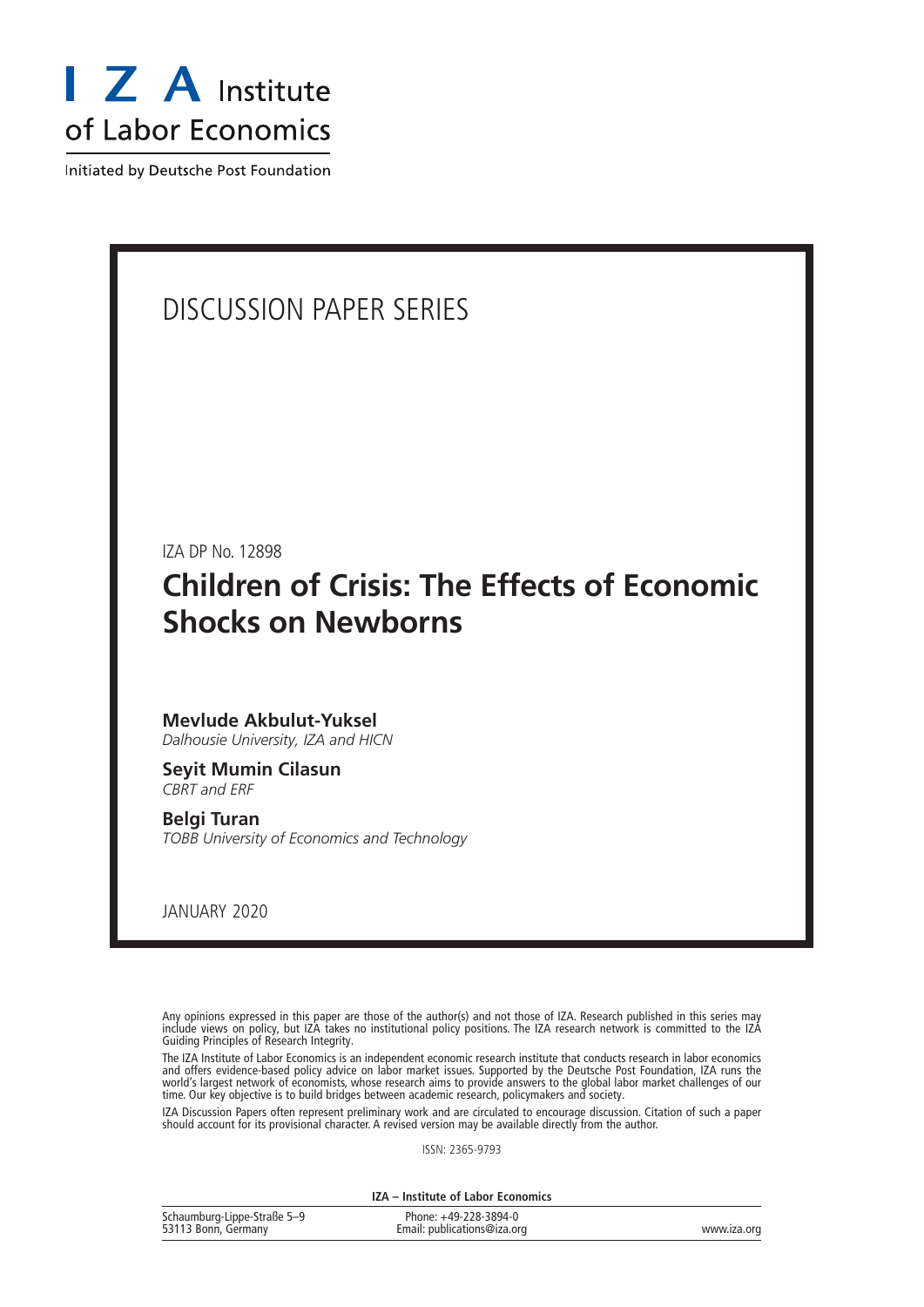# ABSTRACT

# **Children of Crisis: The Effects of Economic Shocks on Newborns\***

In this paper, we explore the deep economic crisis experienced by the Turkish economy in 2001 and 2008 as quasi-experiments to causally identify the association between economically challenging conditions in-utero and child's birth weight. First, we utilize the temporal and spatial variations of the economic crisis. Second, we estimate mother fixed effects models by exploring the variation in the birth weight of siblings by their in-utero exposure to economic downturn. Using the Turkish Demographic Health Surveys (DHS), we find that a higher regional GDP contributes significantly to better birth outcomes among crisis-time children; adverse health effects are mainly observed in children born to mothers with low socio-economic status, suggesting that the main driver of the estimated effects of economic crises in Turkey is credit constraints. Our mother fixed effects models reveal that selective fertility, abortion, and unobserved heterogeneity across mothers are important omitted variables in the interpretation of regional regressions. The estimated effects of economic downturns cease to be statistically and economically significant once we control more accurately and directly for a family's firsthand experience with economic recessions. Thus, our results demonstrate that regional-level regressions estimating potential infant health costs of economic recessions potentially overestimate the true effects, and more direct measures of unobserved heterogeneity should also be considered in these analyses.

**JEL Classification:** 12, J13 **Keywords:** infant health, childhood environment, economic crisis

### **Corresponding author:**

Belgi Turan Department of Economics University of Houston 242 McElhinney Hall Houston, TX, 77204-519 USA E-mail: belgituran@etu.edu.tr

<sup>\*</sup> We am grateful to Yusuf Emre Akgunduz, Abdurrahman Aydemir, Murat Kirdar, and Naci Mocan as well as seminar participants at Dalhousie University, TED University, the 3rd Annual Conference on Human Capital in Galatasaray University and the Turkish Economic Congress for their helpful comments and suggestions.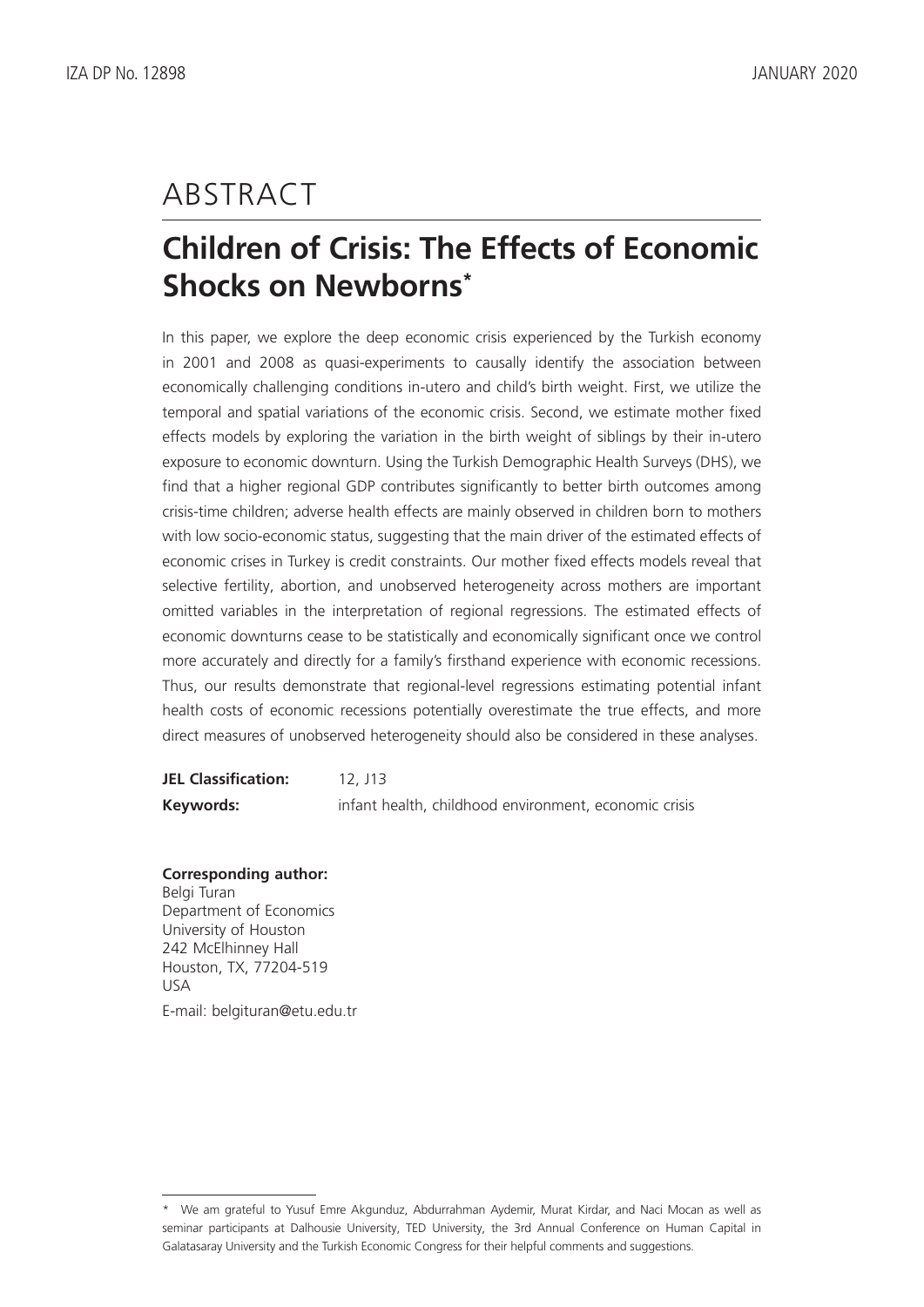#### 1. Introduction

In the 21st century, globalization has connected countries all around the world, making them more vulnerable to economic shocks and recessions originating not only in their own domain but also elsewhere in the world. As a result, many countries have been going through economic hardships more frequently and these recessions also last longer. The neoclassical growth model predicts that the effects of recessions on output will be temporary and countries will return to their steady state in the long run. However, the micro-level effects of recessions on individuals' outcomes, such as children's birth outcomes, can be profound. These outcomes can last a lifetime exacerbating income inequalities in the long run as low-income families who frequently face credit constraints are more vulnerable to economic downturns and are more likely to defer prenatal care under financial hardship. Moreover, deep recessions and economic instabilities can inflict psychosocial stress to both relatively disadvantageous and better off mothers alike and can engender adverse birth outcomes, even though the latter group might have financial resources to smoothen their consumption. Mothers and children in emerging and developing countries are especially at greater risk in times of economic crises since they are more susceptible to these drastic shocks and have weaker institutions and welfare structure to provide safety nets.

Birth weight is of special social and economic concern as it has long lasting effects on an individuals' health, education and employment outcomes. Low birth weight babies (babies with birth weight of less than 2500 grams) are found to have greater one-year mortality risk than heavier babies (Morris et al., 1998; Almond et al., 2005). The survivors are more likely to have impaired motor and neurological development and chronic illnesses (Strauss and Dietz, 1998; Adair, 1989; De Boo and Harding, 2006). Low birth weight babies are also more likely to have lower IQs, lower educational attainment, and worse labor market outcomes (Currie and Hyson, 1998; Case et al., 2004; Behrman and Rosenzweig, 2004; Black, Devereux and Salvanes, 2007), contributing to long-term inequality in socioeconomic indicators. There is also a well-documented positive relationship between birth weight and adult height which further intensifies the effects of early health endowments on future outcomes (Case and Paxson, 2008; Persico, Postlewaite and Silverman, 2004). Therefore, causal evidence aiding our understanding of the determinants of birth weight is of extreme importance for economic and public policy in developing and developed countries alike.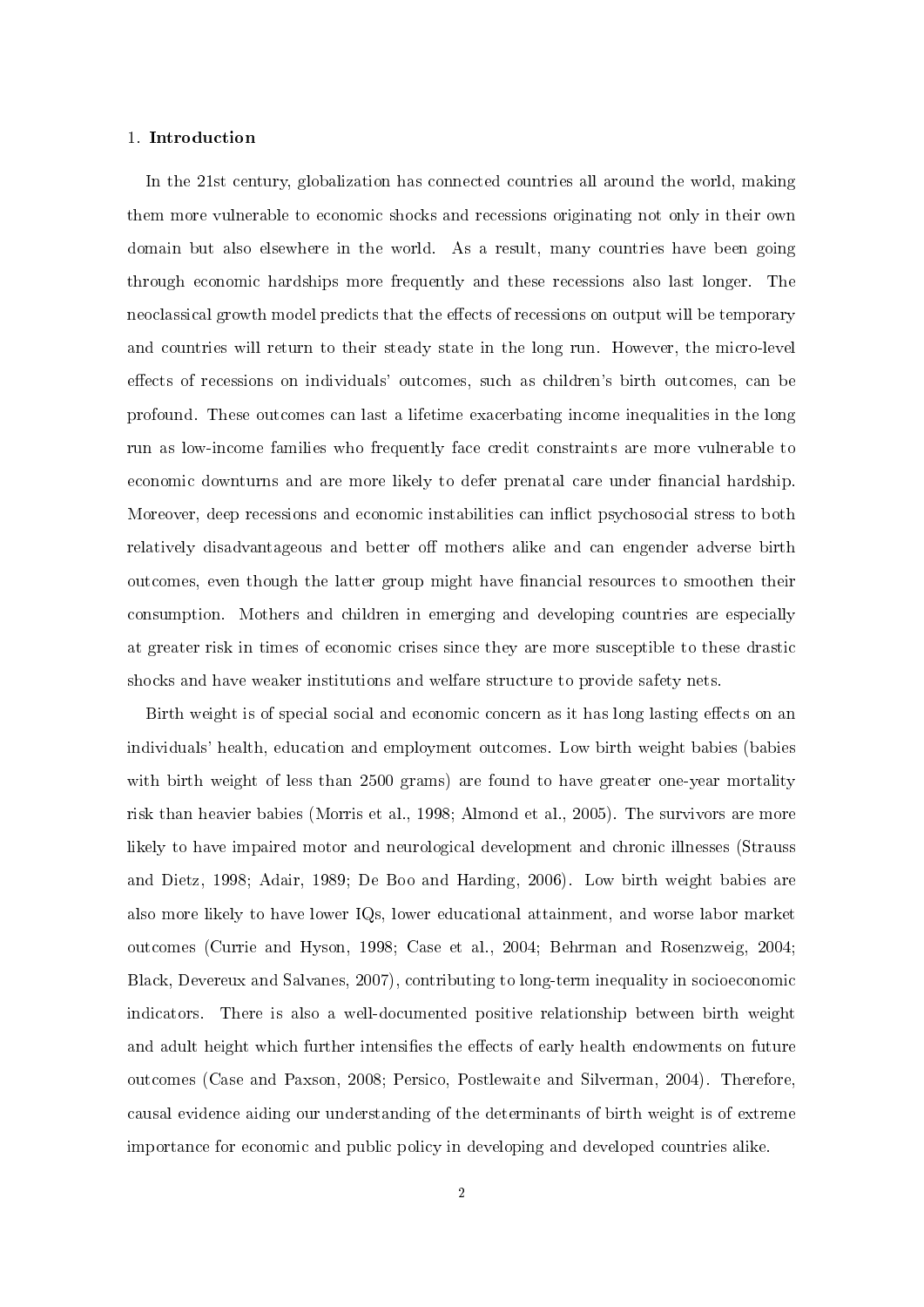In this paper, we quantify the causal effects of economic downturns on children's birth outcomes in Turkey. As a fragile emerging market, Turkey had major economic crises in 1994, 2001, and  $2008<sup>1</sup>$  First, a weak banking sector and severe public deficits in the early 2000s led to a prolonged fragile economic structure in Turkey and made the economy vulnerable to sudden capital outflows and an associated devaluation of domestic currency. Increased political instability further exacerbated the instability in this fragile economy, engendering a massive panic in the markets on February 2001 when the current government lost the vote of confidence. As a result, the interest rate reached 3000%. The economy was hit by sudden and sharp capital outflows. Moreover, switching from the managed to the free floating exchange rate regime as a result of the sudden capital outflows led to an unprecedented depreciation. The devastating results of the crisis are evident from macroeconomic indicators: GDP shrank by 5.7%, the unemployment rate reached 12%, and real wages decreased by 70% as compared to 1997. Another major economic crisis that Turkey experienced was the 2008 global crisis, which led to a 4.8% drop in GDP, an unemployment rate of  $14\%$ , and a significant decline in real wages and purchasing power.

These severe economic crises significantly deteriorated the pre-natal environment for children born during these times and were not driven by individual or household behavior; thereby providing a novel quasi-experimental set up to identify the causal association between challenging conditions in conception and infant birth outcomes. We causally identify the health effects of the economic downturn on infants following two difference-in-differences strategies. We first utilize the temporal and spatial variations of the economic crisis measured by the regional GDP. More specifically, we compare the birth outcomes of children in the heavily affected regions and relatively less affected regions who are exposed to economic downturn during gestational period to those of children who were not exposed to these shocks in either region. We further investigate whether the estimated regional effects of the economic crises vary by the level of spatial aggregation. In addition, we explore potential heterogeneity through the mother's education, household wealth, and differential prenatal care in an effort to disentangle the impact of potential mechanisms such as credit constraint, psychological stress and prenatal care on regional analysis. More importantly, we find evidence suggesting that behavioral changes lead to selective fertility, abortion and neonatal

<sup>1</sup>Since we are unable to match individual level information with regional level GDP information for earlier DHS surveys, we only focus on the severe economic crises of 2001 and 2008 in our analysis.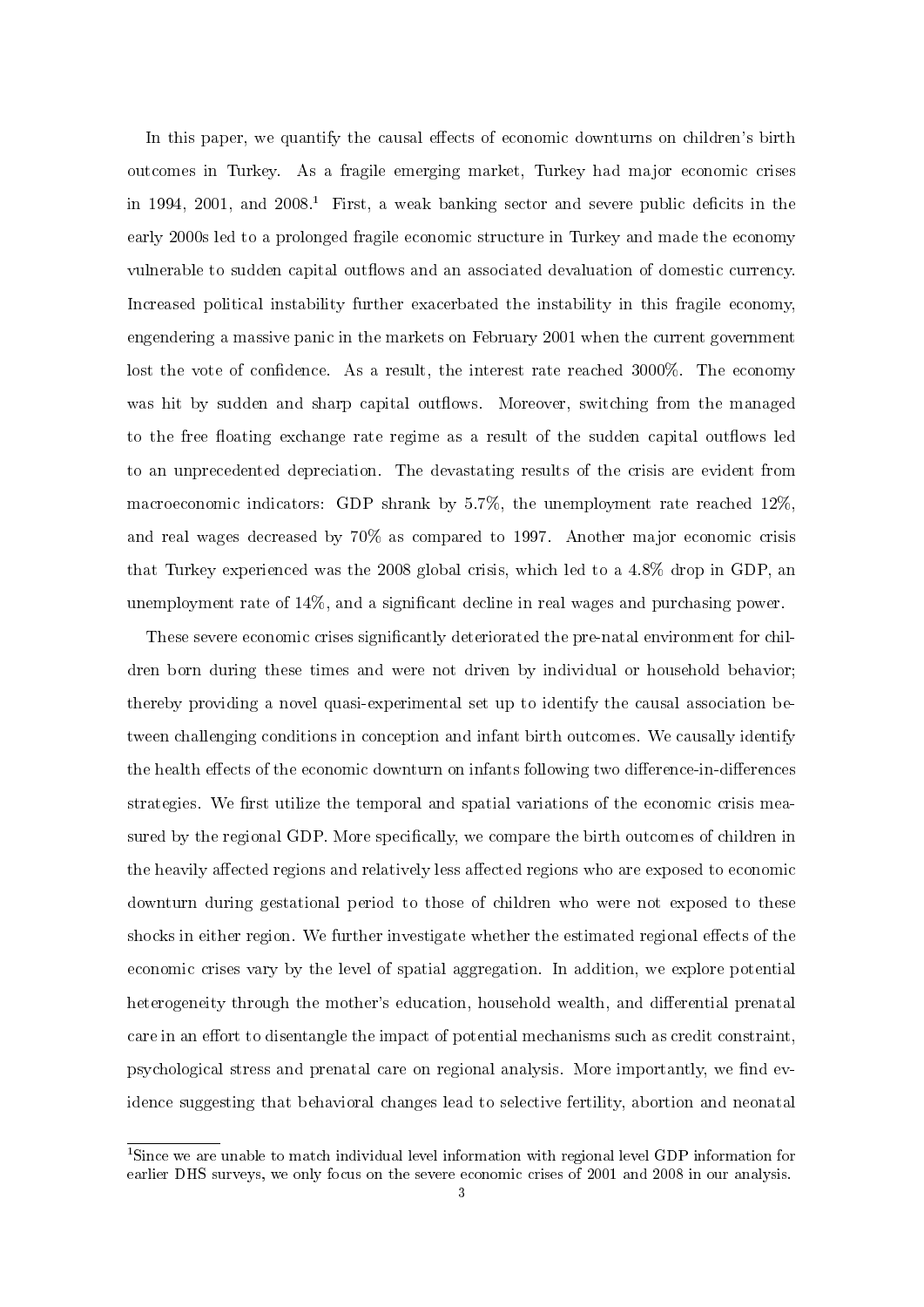mortality at times of crises at the regional level analysis. Therefore, in contrast to previous studies, we estimate mother fixed effects models, which explore the birth outcomes of the siblings who were in-utero during the economic crisis and whose gestational period falls in the non-crisis years. Thus, we can effectively account for the selection in the composition of the newborns and unobserved heterogeneity in general in these models by controlling for possible time-invariant behavioral and physiological characteristics of the mothers and very likely fathers. Further, we compare the spatial models with mother fixed effects to enhance our understanding of the potential regional and household level effects of the financial crisis on infant health.

Our paper is closely related to several strands of literature. The first of these strands studies the effect of economic and financial shocks on children's birth outcomes. Facing a negative income shock, households might be forced to cut down on health expenditures and may not be able to smoothen the consumption of nutritious food and micronutrients, both of which lead to adverse pregnancy and birth outcomes. For instance, Aran (2013) finds that food expenditures were the main adjustment mechanism for Turkish households, particularly for low-income households, against the income shocks faced during the 2008 financial crisis. In addition to negatively affecting birth outcomes through adverse food consumption, economic shocks might also lead to low birth weight by increasing mothers' cortisol and stress levels (Aizer et al 2016). Bozzoli and Quintana-Domeque (2014) examines the consequences of the Argentine economic crisis in 2001 on newborns and shows that birth weight is procyclical with respect to the first and third trimesters of pregnancy. Olafsson  $(2016)$  examines the collapse of the Icelandic economy in 2008 and finds that first-trimester exposure to crisis resulted in a significant reduction in birth weight among the affected cohorts of newborns. Wehby et al.  $(2017)$  provides similar evidence by examining the effects of business cycles in Argentina and demonstrates that higher unemployment reduces fetal growth rate particularly among highly educated parents and increases maternal povertyrelated infectious diseases.

The second strand of literature explores the association between intra-uterine exposure to armed conflicts and birth outcomes. Mansour and Rees  $(2012)$  demonstrates that an additional al-Aqsa Intifada related fatality 6–9 months before birth is associated with a 2.6% increase in the odds of having a low birth weight child. Similarly, Quintana-Domeque and Rodenas Serrano (2017) studies the effect of in-utero exposure to terrorism in Spain on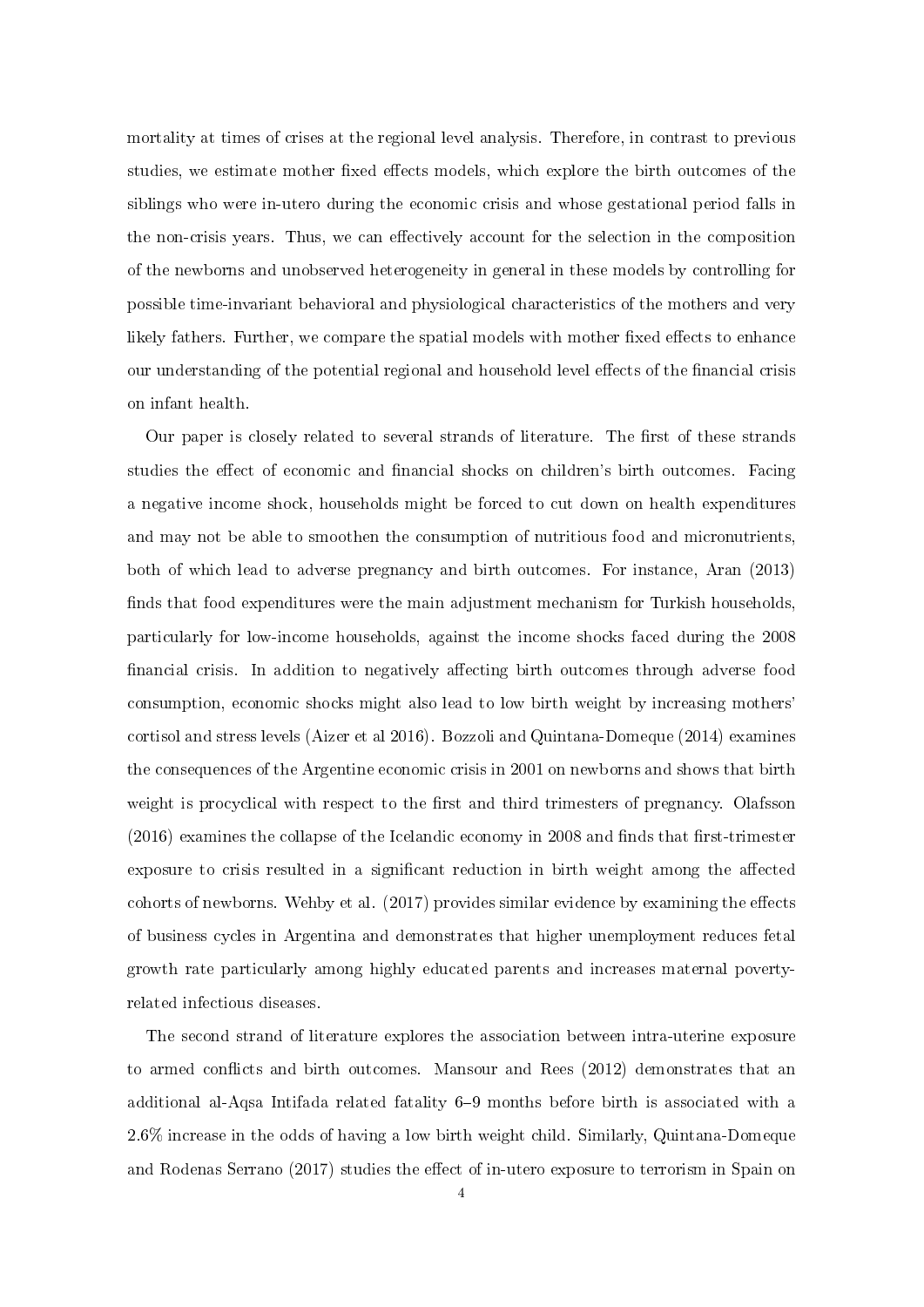birth outcomes during the period 1980-2003 and finds that a mother's exposure to terrorism during pregnancy, as measured by the number of bomb casualties in the mother's province of residence in the first trimester of pregnancy, has detrimental effects on birth outcomes. Camacho (2008) provides further evidence by assessing mine explosions in Colombia and finds that landmine explosions caused a decrease of 8.7 grams in birth weight.

This paper makes several contributions to these literatures. First, we add to the previous studies by documenting the existence of selective fertility, abortion and neonatal mortality during the economic collapse at the regional level analysis and consequently, by estimating the mother fixed models which allows us to more directly account for a family's first-hand experience with the economic crisis and control for crisis-time selective fertility and unobserved heterogeneity in general. To the best of our knowledge, this paper is the first to examine the effects of financial crises on birth weight and other birth outcomes including low birth weight, premature birth, gestational length, and birth spacing in Turkey as well as in the Middle East region, which seems to be prone to frequent economic and political turmoil. As children and youth are one of the most vulnerable sections of this demographically young region, an important indicator of adulthood socioeconomic success, birth weight, calls for the attention of researchers and policy makers. Moreover, we quantify whether the estimated infant health effects are sensitive to the level of spatial aggregation, which could aid in the design of public policies. In addition, we formally quantify the potential channels underlying the regional-level analysis such as credit constraints, maternal stress and prenatal care. Such analysis is imperative to ascertain the segments of the population that suffered the most from adverse prenatal conditions and to tailor social welfare policies to aid the needs of these groups. Finally, we investigate multiple economic crises in our analysis, thereby assessing whether the potential effects of recessions on infant health vary by intensity and duration of the crisis.

Using the 2003, 2008, and 2013 Turkish DHS, we demonstrate that birth outcomes have significantly deteriorated in crisis-afflicted regions during an economic collapse and these adverse health effects were mainly observed in children born to mothers with low socioeconomic status, suggesting that the main driver of the estimated effects of economic crises in Turkey is credit constraints. We also find that these detrimental infant health effects arise from the third and second trimester exposure to financial hardship and these estimated trimester effects are also double in magnitude for mothers with less favorable socioeconomic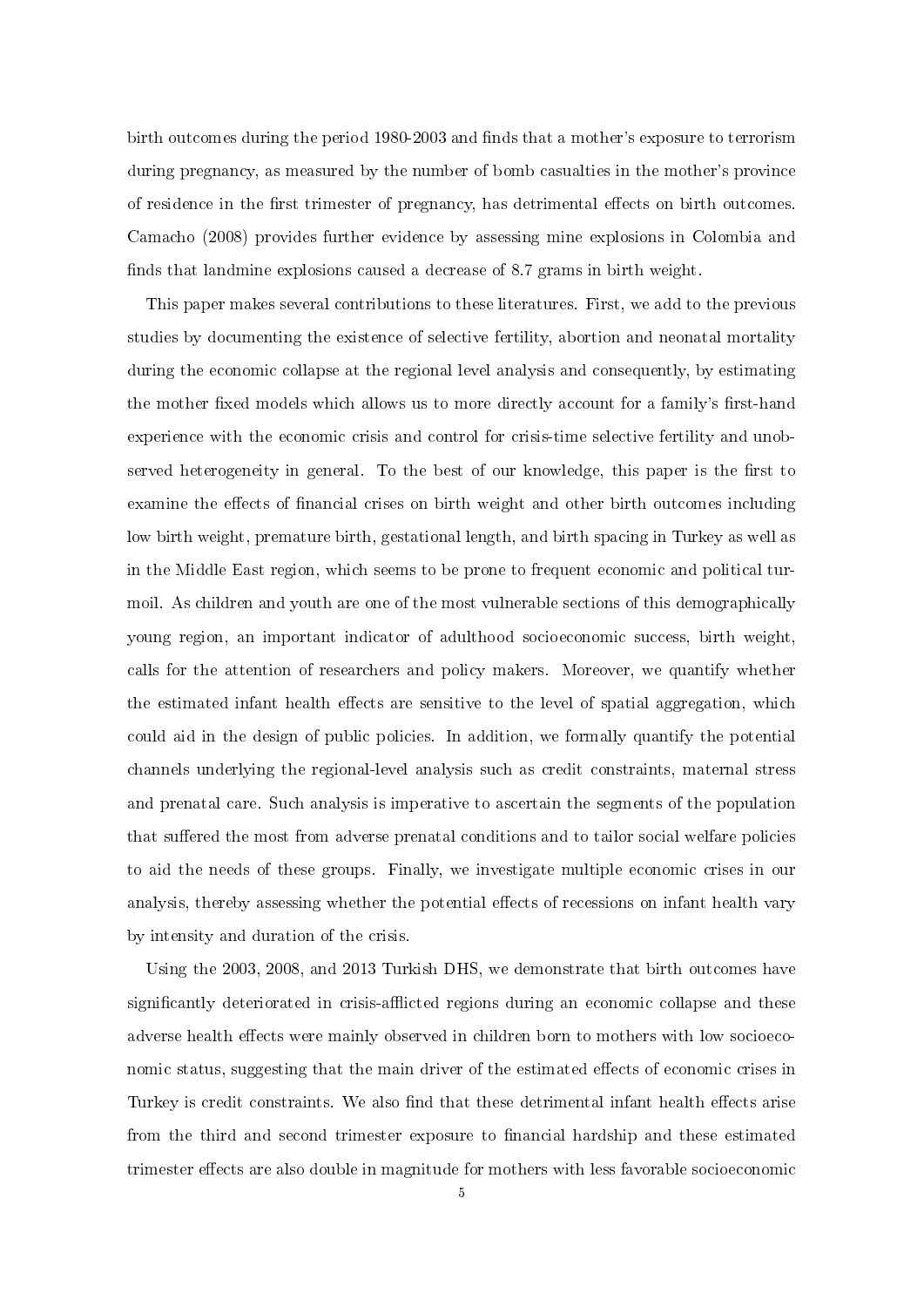indicators. Consistent with birth weight results, our analysis also demonstrates that mothers residing in regions significantly hit by economic recessions are more likely to have premature babies and shorter gestational length, both of which elevate the prevalence of low birth weight newborns.

Our regional level analysis further reveals selective fertility, abortion and neo-natal mortality during an economic collapse with more educated and wealthier households deterring childbearing, thus suggesting that a regional level analysis potentially overestimates the true infant health effects of financial crises. Our mother fixed effects models further support the concern that selective fertility and more generally, unobserved heterogeneity across mothers are important omitted variables in the interpretation of a regional level analysis. The estimated effects of economic downturns cease to be statistically and economically signicant once we more accurately and directly control for selective fertility and a family's firsthand experience with economic recessions in mother fixed effects models. Thus, our results suggest that regional-level regressions estimating potential infant health costs of the economic recessions should consider directly accounting for selective fertility and unobserved heterogeneity for credible causal identification.

The remainder of the paper is organized as follows. Section 2 gives a brief background of the Turkish economy and deep economic crises during 2000s. Section 3 describes the data used in our analysis and presents descriptive statistics. Section 4 lays out the estimation framework. Section 5 presents the main results, discusses the implications of our findings. performs some robustness checks and presents the source of heterogeneity, and potential mechanisms explaining our results. Section 6 concludes the paper.

#### 2. Background of the Turkish Economy and Economic Crises

In this section, we provide a brief summary of the Turkish economy and the drastic economic downturns that the Turkish economy has gone through in the 2000s. At the end of the 1990s, the Turkish government was forced to institute a disinflation program under the supervision and technical support of the IMF to alleviate the persistent high inflation, high real interest rates and increasing budget deficit. This IMF-supported program relied on exchange rate-based disinflation and aimed at normalizing public sector balances. However, a weak banking sector along with large public deficits in the early 2000s led to a prolonged fragile economic structure and made the Turkish economy vulnerable to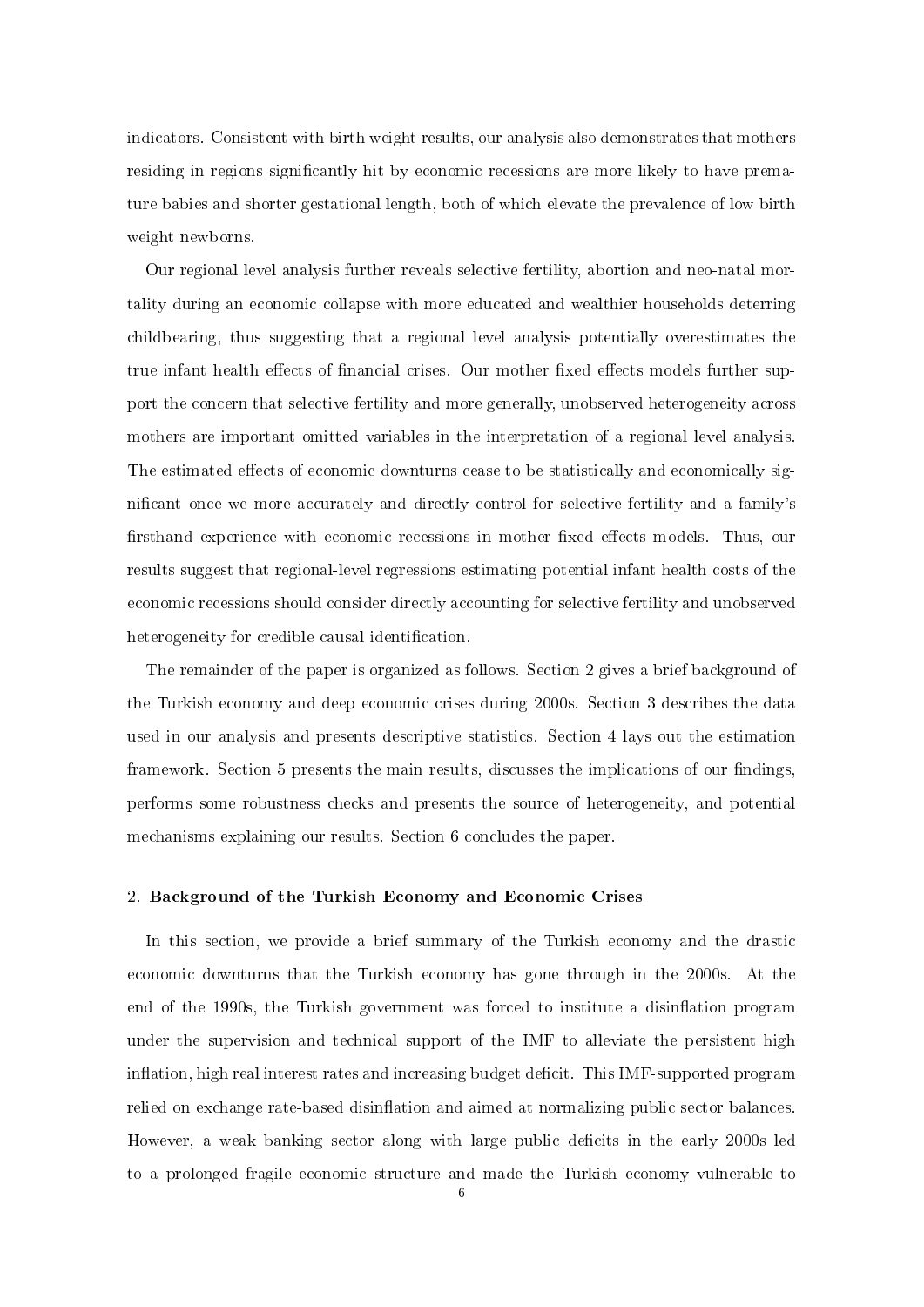sudden capital outflows and the associated devaluation of the domestic currency. Increased political instability further exacerbated worsened conditions, engendering a massive panic in the markets in February 2001 when the current government lost the vote of condence. Due to this financial and political turmoil, Turkey was hit by a deep liquidity crisis and consequently led to the demise of the disinflation program. The extent and impact of the 2001 financial crisis on the economic well-being of households and of the Turkish economy overall was substantial. As a consequence, Turkish households became significantly poorer in a relatively short amount of time due to sudden and sharp capital outflows. Further, switching from the managed to the free floating exchange rate regime as a result of the sudden capital outflows resulted in an unprecedented depreciation of the domestic currency and the interest rate reached 3000%.

The aforementioned devastating results of the crisis are evident from Figure 1 which displays the quarterly economic growth of Turkey between 2001 and 2014. In Figure 2, we further demonstrate the monthly industry production index as an additional measure of economic activity. The statistics presented in these figures are highly correlated, suggesting that the crisis in the financial sector was transmitted to the industry and to the other sectors of the economy as well. Figure 1 shows that following the first quarter, GDP growth was negative throughout 2001 with an annual growth rate of -5.7%. As the crisis conditions spread to the real economy, massive layoffs occurred in the labor market. The unemployment rate reached 12% and the real wages decreased by 70% as compared to 1997. Moreover, the consumption of durable goods fell by 30.4%; semi-durable and nondurable consumption expenditures decreased by 9%.

In an effort to quickly recover from this deep financial crisis and restore the losses in household income and purchasing power, both of which significantly deteriorated during this economic downturn, the Turkish government announced a new economic stabilization program in May 2001 in collaboration with the IMF. This program aimed at radically restructuring the institutions governing the economy, including granting independence to the Turkish Central Bank. Institutional reforms within the scope of the recovery program improved the regulatory capacity and the fiscal stability of Turkey. The fall in inflation rate, along with the attainment of fiscal discipline and political stability, facilitated a relatively stronger and stable economy from 2002 onwards, particularly until 2008.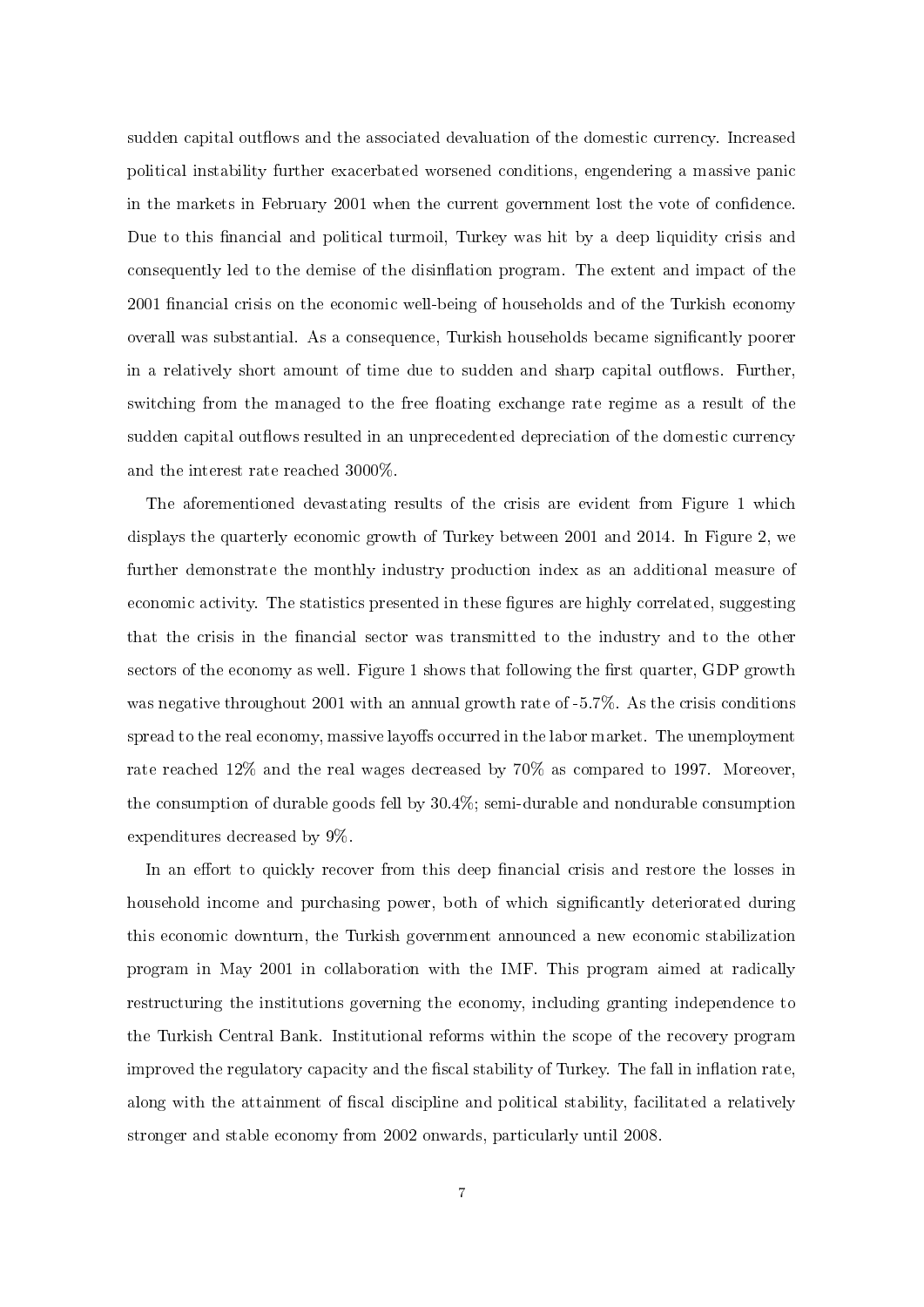However, despite the stronger, improved financial sector, the Turkish economy was hit by the global financial crisis. From the last quarter of 2008 through the year 2009, economic growth was consistently negative. In the same period, GDP fell by 4.8%, the unemployment rate increased to 14% and as a result, real wages plummeted. Although the recovery from the 2008 global crisis was relatively fast, a relatively low quality growth followed in subsequent years due to the weakening of institutions and increasing discretion-based economic policies (Acemoglu and Ucer, 2016). In our empirical analysis below, we explore the cyclical variation in GDP presented in Figure 1 and in the industrial production index displayed in Figure 2 engendered by the 2001 and 2008 economic crises to determine the time periods that Turkey was hit by a major economic crisis and investigate whether being in-utero during these severe economic downturns significantly affected children's birth weight and other birth outcomes.

#### 3. Data

We conduct our empirical analysis using the 2003, 2008 and 2013 waves of the Turkish DHS, which contain detailed information on socio-demographic characteristics of women, men and children. Importantly, the DHS reports women's complete birth histories, including each child's date of birth, gender, birth weight, and prenatal care, enabling us to explore the causal association between economic conditions and birth outcomes. Birth histories enable us to identify siblings and compare the birth outcomes of children born to same mother during different economic conditions.

In contrast to extant work, we have been granted access to special calendar data in DHS, which provide detailed information on the actual length of the pregnancy, enabling us to determine the exact gestational duration for each birth. Pregnancy duration is essential for our estimation framework in order to precisely identify the children who are in-utero during economic downturns and to measure the causal impacts of the crisis on birth outcomes. In addition to gestational duration, DHS calendar data also provide information on miscarriages, stillbirths, and abortions, which are helpful in understanding the heterogeneity in regional regressions. Since we explore both the spatial and temporal variations in the exposure to economic downturns during pregnancy, it is also imperative to correctly assign children to their birth region. In this pursuit, we utilize migration histories in DHS and carefully match the residence at the time of each birth.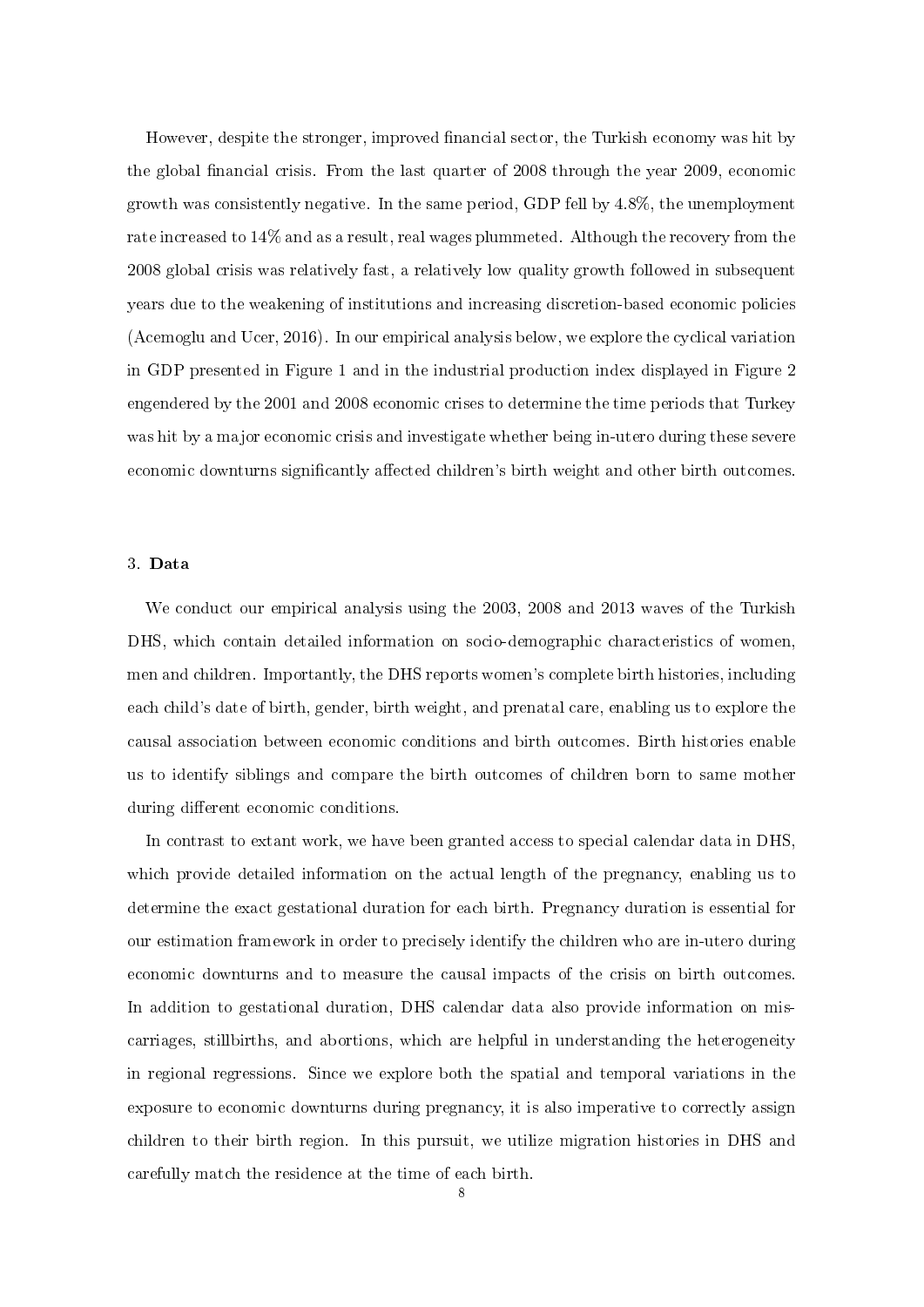We quantify the spatial variations in economic downturns by exploring provincial level economic activity. We explore regional differences in output levels by utilizing regional GDP data, which has recently been released by TURKSTAT. Since the DHS is representative at the NUTS 1 level, the unit of spatial area is NUTS 1 in our analysis, which corresponds to 12 regions in Turkey.<sup>2</sup> Guided by the economic indicators shown in Figure 1 and Figure 2. we define the crisis period as follows. The 2001 crisis covers the period between February 2001 and December 2001, while the 2008 crisis spans the period between October 2008 and September 2009. We further test the robustness of our results by using alternative definitions of crises taken from Cosar and Sahinoz (2018) and Aruoba and Sarikaya (2013). In addition, we further test the robustness of our regional analysis by exploring a finer level of spatial aggregation, i.e. NUTS 2 (which corresponds to 26 regions), and NUTS 3 (which includes 81 provinces).

In our analysis, we focus on the birth outcomes of children who are not multiple births and who were in-utero at least 7 months, since multiple births and prematurely born children are more likely to have low birth weight regardless of the economic condition.<sup>3</sup> We also exclusively focus on children who were born in Turkey since we have limited or no information on the birthplaces of children born outside of Turkey. Table 1 reports the summary statistics of the main variables of interest for the sample analyzed and the regional GDP per capita. On average, children weighed 3189 grams at birth in our sample; 15 percent of these babies reported having a low birth weight, which is defined as having a birth weight of 2500 grams or less, while 11 percent of these babies had high birth weight (4000 grams or higher). The average years of schooling for mothers is 6.6 years, and 8.2 years for fathers. The mother's average age at the time of the interview is approximately 29 years of age, while their age at first birth is 22 years of age. The number of children ever born to the mothers in our sample is 2.4 children, and more than half of these children were born within the last five years. Finally, the average regional GDP per capita is  $14,011$  Turkish lira.

<sup>2</sup>Since regional GDP data starts from 2004, we cannot include the 2001 economic crisis in the regional analysis, we only include the 2001 crisis in the fixed effect analysis.

<sup>3</sup>However, we note that our results remain similar when we include these omitted groups to our sample.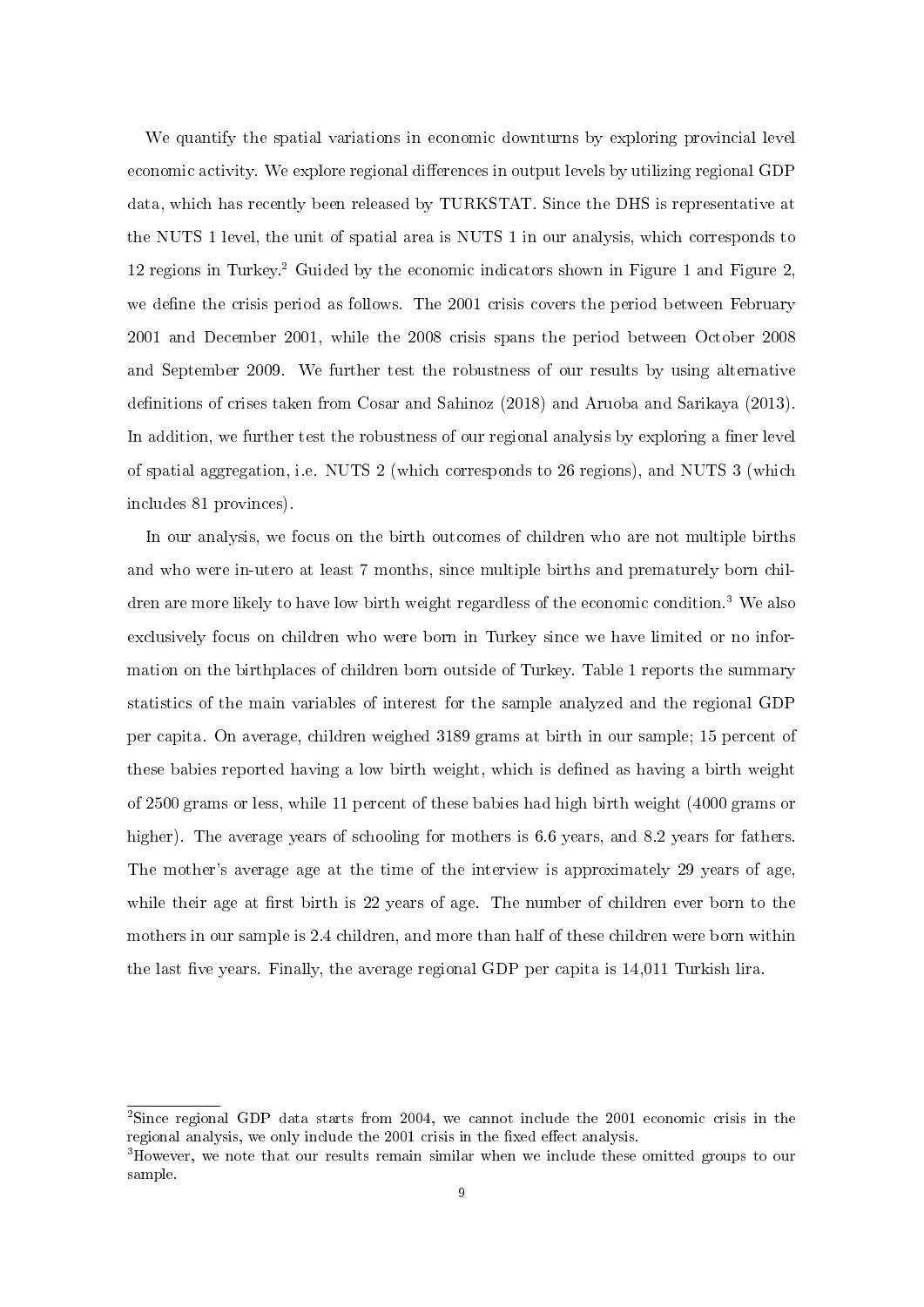#### 4. Estimation Framework

In this section, we describe our strategy to identify the causal health effects of crises on infants. We follow two difference-in-differences strategies. First, similar to previous studies quantifying the infant health effects of recessions, we utilize the temporal and spatial variations of the economic crisis measured by the regional GDP. More specifically, we compare the birth outcomes of children who are exposed to economic downturn during gestational period to those of children who were not exposed to these shocks in heavily affected regions and relatively less affected regions. Exploring the regional and time variations in the intensity of economic crisis across regions and birth cohorts allows us to credibly isolate the true health effect of the crisis from general regional differences in infant health endowments. However, we note that our regional difference-in-differences analysis would potentially yield conservative estimates of the health effects of the crisis since we explore regional variation in economic activity in this specification and our estimated coefficients would demonstrate the health effects as compared to the mean. The nationwide effects of these economic crises are thus likely to be significantly more pronounced.

In particular, the proposed estimate of the average treatment effect is given by  $\beta$  in the following equation:

### (4.1)  $BirthWeight_{imrt} = \alpha + \beta Crisis_{imt}XGDP_{rt} + \theta GDP_{rt} + \delta_r + \phi_t + \omega X_{imt} + \epsilon_{irmt}$

where  $BirthWeight_{imrt}$  is the birth weight in grams of child i of mother m in region r born in year t.  $Crisis_{imt}$  is a dummy variable indicating whether a child is in-utero during the economic crisis .  $GDP_{rt}$  is the regional GDP spanning the period 2004-2013.  $\delta_r$  denotes birth region fixed effects, controlling for the fact that regions may be systematically different from each other.  $\phi_t$  is the child's year of birth fixed effects, controlling for likely secular changes in birth outcomes over time.  $X_{imt}$  includes a vector of controls for a mother's age at birth dummies, mother's and father's educational attainment dummies, gender and birth order of child, mother's marital status, household wealth index, and urban/rural residence.  $\epsilon_{irmt}$  is a random, idiosyncratic error term. The standard errors are also clustered by birth region and birth year to account for correlations in outcomes between children residing in the same region over time.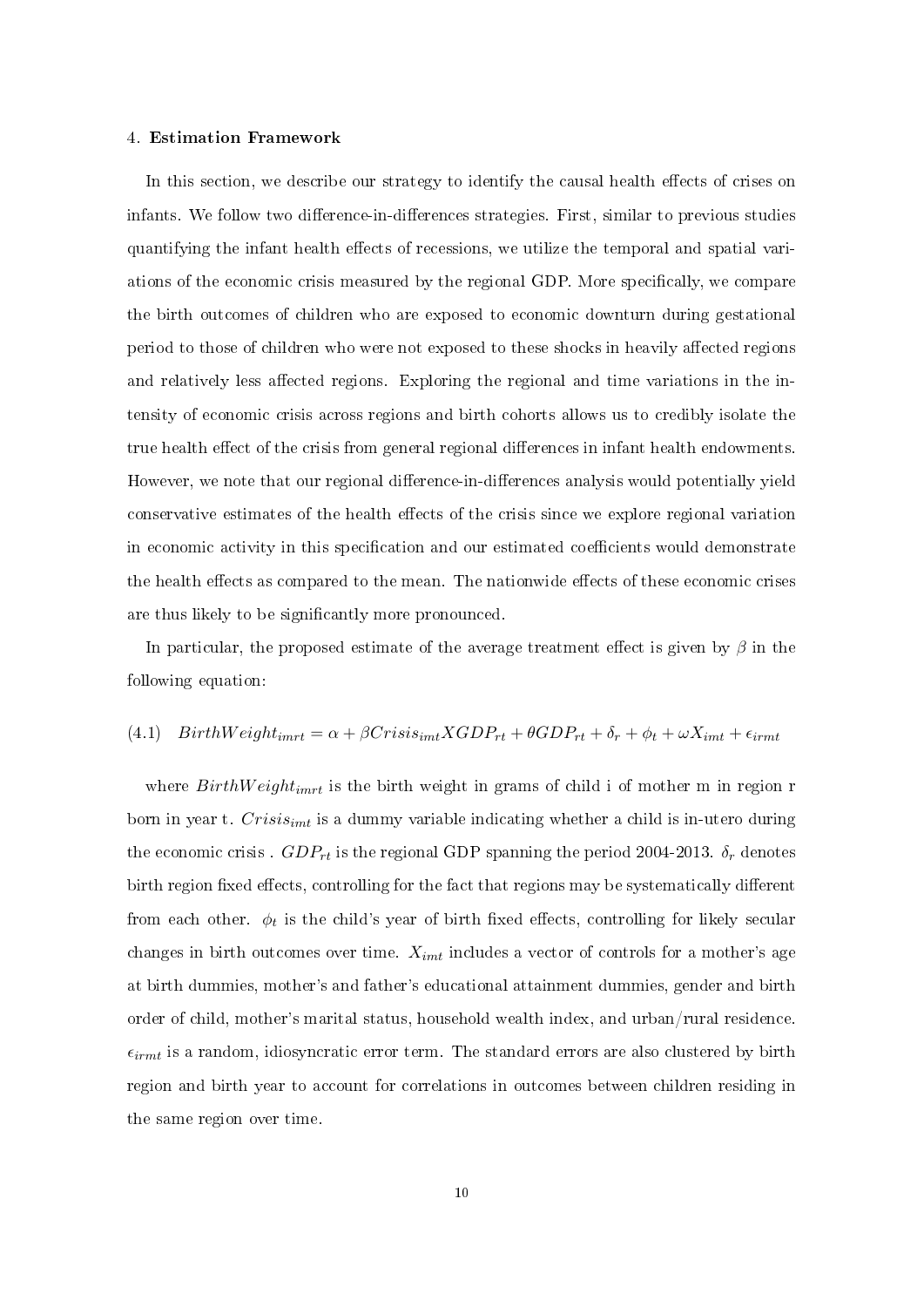We have carried out additional robustness checks of the baseline results to test whether our results are sensitive to different specifications and potential confounders. In contrast with previous studies, the calendar data in the DHS pertains to the entire fertility history of the women in the sample, allowing us to directly quantify whether the drastic economic downturn elevated the incidence of abortion, miscarriages and stillbirths, thereby contributing to the unobserved heterogeneity in birth outcomes. In addition, as postulated by the Trivers-Willard hypothesis and shown by Valente (2015), women might have borne more daughters than sons in times of hardship, potentially changing the parental neonatal investment. Thus, we also investigate whether the gender ratio at birth has changed during the economic crises in meaningful ways.<sup>4</sup>

As an additional validity check, we investigate whether there was a fertility response to the crisis by estimating equation (1) using the total number of births by month and by region as an outcome of interest. Finally, we assess whether there was selective fertility during crises by mother's and father's education attainment and household wealth, which has not been quantified in the previous studies that have explored regional variation in economic downturn. We find evidence to suggest that more educated and affluent parents indeed postpone childbearing during economic hardship; therefore, the true effects of the economic crisis on infant health might be overestimated due to this selection.

This potential selection led us to explore mother fixed effects specifications in an attempt to more directly account for unobserved heterogeneity and a family's exposure to crisis. More specifically, in our second specification, we re-estimate equation  $(1)$  including mother fixed effects. In this difference-in-differences type setting, we utilize the variation in birth weights of the siblings who were in-utero during the economic crisis and whose gestational period falls in the non-crisis years. The mother fixed effects analysis enables us to account for possible time-invariant behavioral and physiological characteristics of the mothers by exploiting the variation between siblings that have at least one, and generally two common parents. More precisely, we estimate the following mother fixed effects regression:

<sup>&</sup>lt;sup>4</sup>Similar to Bozzoli and Quintana-Domeque (2014), we further apply an additional falsification test for our results by estimating whether the postnatal economic activity within 9 months after birth is related to the child's birth weight. This falsification test would help us to assess whether our results are driven solely by pre-crisis region-cohort trends.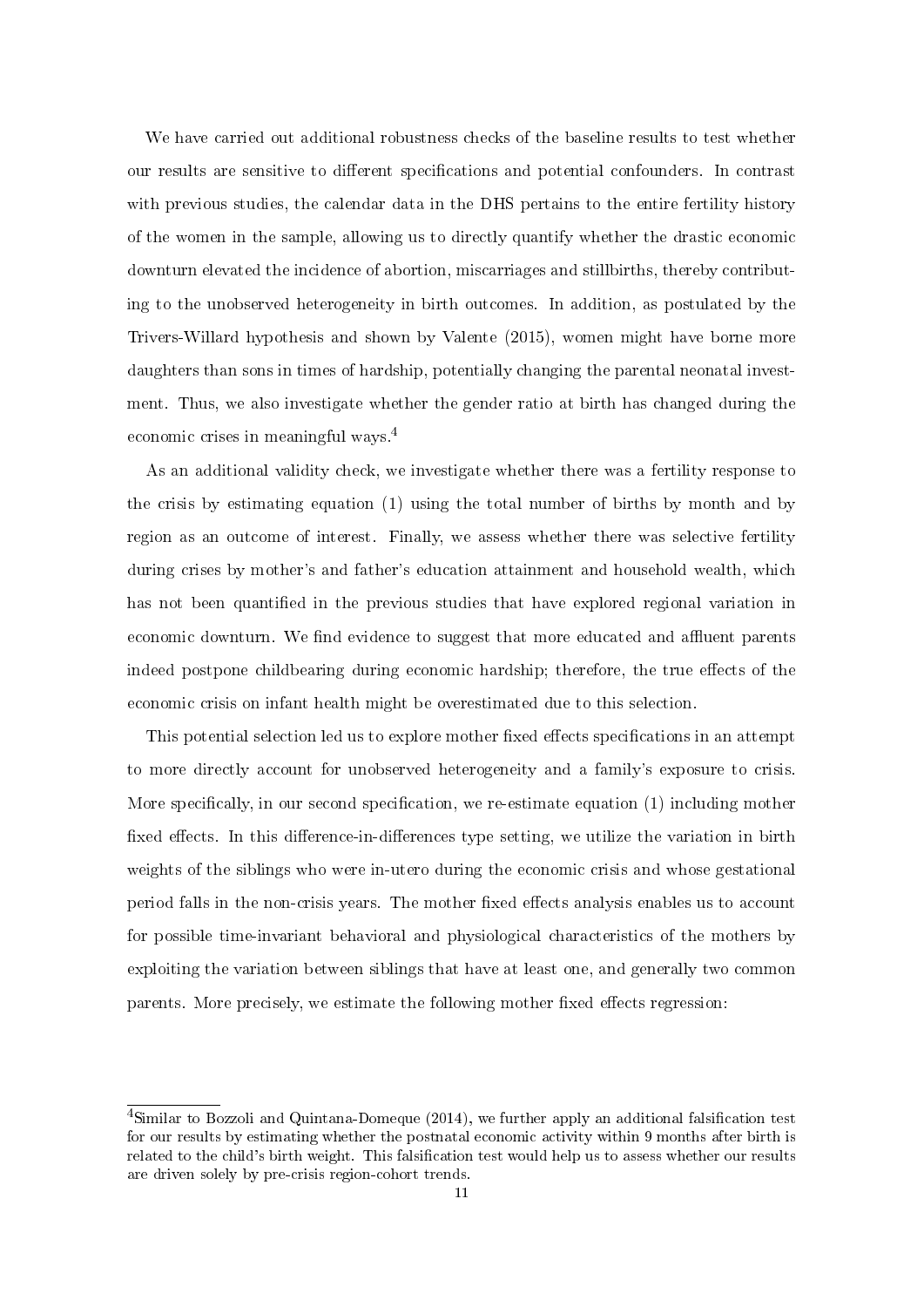## (4.2) BirthW  $eight_{imt} = \alpha + \beta Crisis_{imt} + \delta_m + \phi_t + \theta GDP_{rt} + \lambda_r + \omega X_{imt} + \epsilon_{irmt}$

where  $BirthWeight_{imrt}$  is the birth weight of child i of mother m born in year t. Crisis<sub>imt</sub> is a dummy variable indicating whether a child is in-utero during the economic crisis.  $\delta_m$  is the mother fixed effects controlling for the possible time-invariant behavioral and physiological characteristics of the mothers. Hence,  $\delta_m$  also absorbs mother's educational attainment and household wealth.  $X_{imt}$  now controls for time-variant characteristics such as dummies for mother's age at birth, birth region, and birth year fixed effects.

The validity of the difference-in-differences analysis relies on the parallel trend assumption, which assumes that regions with varying exposure to the economic crisis would exhibit parallel trends in child's birth outcomes had the economic crisis not occurred. Similarly, in mother fixed effects specification, the parallel trend assumption suggests that there are no systematic trends in birth outcomes across siblings except the one engendered by the differential exposure to economic crisis. We attempt to assess the plausibility of this parallel trend assumption in the next section by performing a falsification test/control experiment where we repeat the analysis by focusing exclusively on the infants born in non-crisis years. In this falsification test, we randomly assign the year that crisis had occurred and test whether this placebo difference-in-differences estimate is statistically and economically significant. We have performed these control experiments for both of our specifications described above. It is comforting that there is no evidence to suggest differential trends at times outside of crisis years, lending confidence that our findings indeed demonstrate the health costs of the economic crisis rather than the pre-existing trends in birth outcomes across regions or siblings.

#### 5. Estimation Results

#### 5.1. Regional Economic Indicators

In this section, we discuss our estimation results. We first start with regional regressions and then turn to the analysis with mother fixed effects in the next section. Results with regional fixed effects where the outcome of interest is the child's birth weight in grams are presented in Table 2. Column (1) demonstrates the analysis with our entire sample. We allow for heterogeneous effects in columns  $(2)-(5)$  by the mother's education and household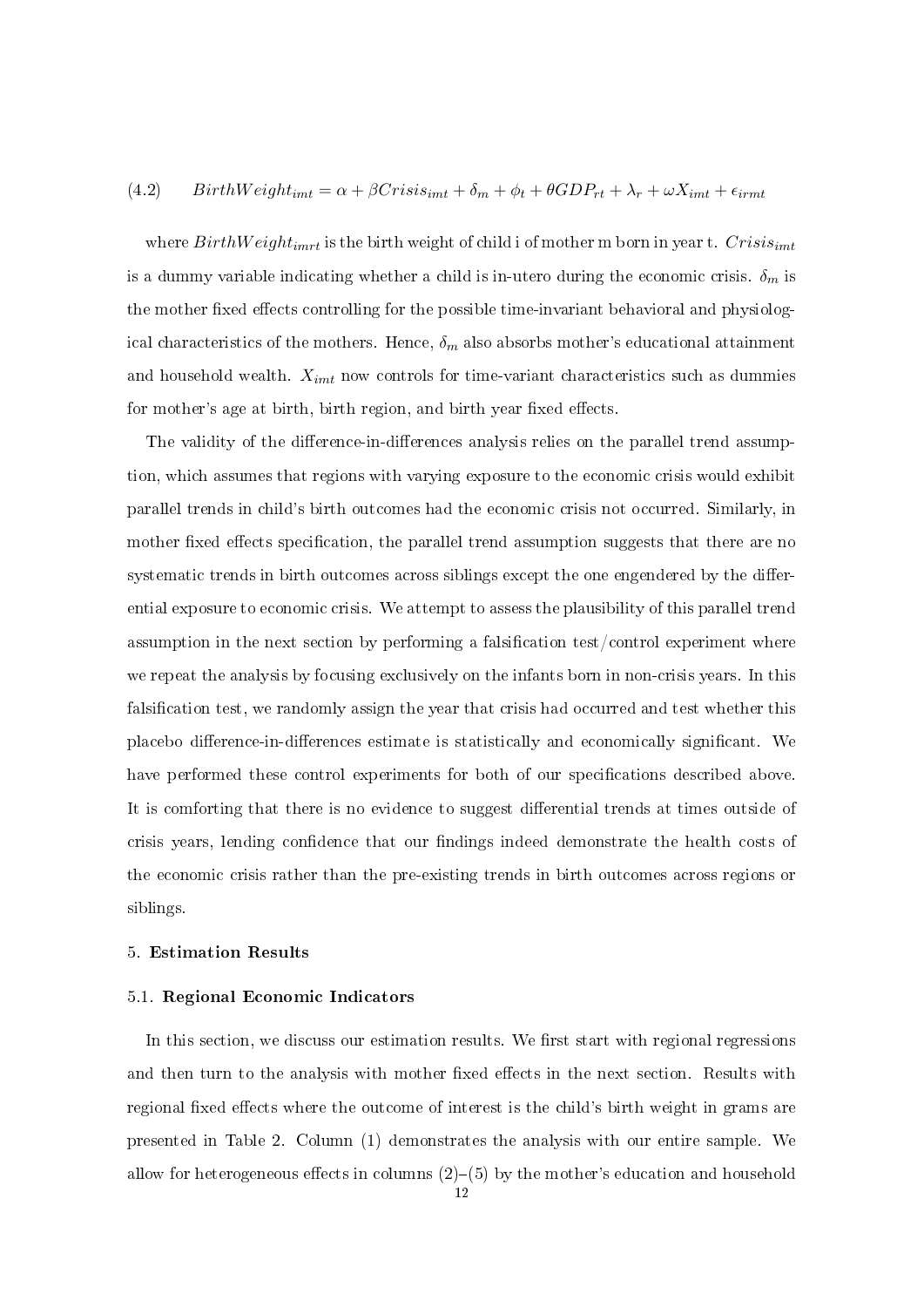wealth, respectively. Column (2) presents the results for the children born to mothers with secondary school education or less, while we exclusively focus on children whose mothers have more than secondary school education in column (3). Similarly, in column (4), we illustrate the results for children of households that are classified as poorest or poorer, and middle based on the wealth index in our data. On the other hand, column (5) only includes the children of households that are categorized as richer or richest. All regressions control for a battery of the child's, the mother's and the father's characteristics such as the child's gender and birth order, the mother's age at birth dummies, the father's educational attainment dummies, the mother's marital status, household wealth dummies, and urban/rural residence in addition to the yearly regional GDP per capita, region of birth, and birth year fixed effects.

To put our findings into perspective, we first describe the association between our control variables and a child's birth weight in Table 2. We find that a child's gender is an important determinant of birth weight, with girls weighing 131 grams less on average at birth. Similarly, the birth order of a child does seem to matter for the birth weight, as our results show that higher birth order children are heavier. This positive effect of birth order on the birth weight is signicantly more pronounced for children born to mothers with higher SES. We also see in Table 2 that a mother's educational attainment almost monotonically increases the infant's birth weight, with mothers with the highest educational attainment having babies 134 grams heavier than the mothers with the lowest educational attainment. The same pattern emerges when we divide the sample with respect to the mother's household wealth. Consistent with the economic theory, household income also signicantly contributes to an infant's birth outcomes. We find that households that are categorized as rich and richest have babies who are 185 grams and 147 grams heavier at birth than the poorest households, respectively. Moreover, Table 2 reveals that the mother's marital status is also important for a child's birth outcomes, especially for high-educated and more prosperous mothers, as shown in columns  $(3)$  and  $(5)$ . On the other hand, we find that the type of residence and the father's educational attainment have limited to no effects on determining an infant's birth weight after controlling for the mother's and the child's characteristics.

Table 2 further demonstrates that birth weight is procyclical with respect to GDP. As importantly, we find that children born during the crisis have significantly lower birth weight if they were born in regions more heavily hit by the 2008 global financial crisis. More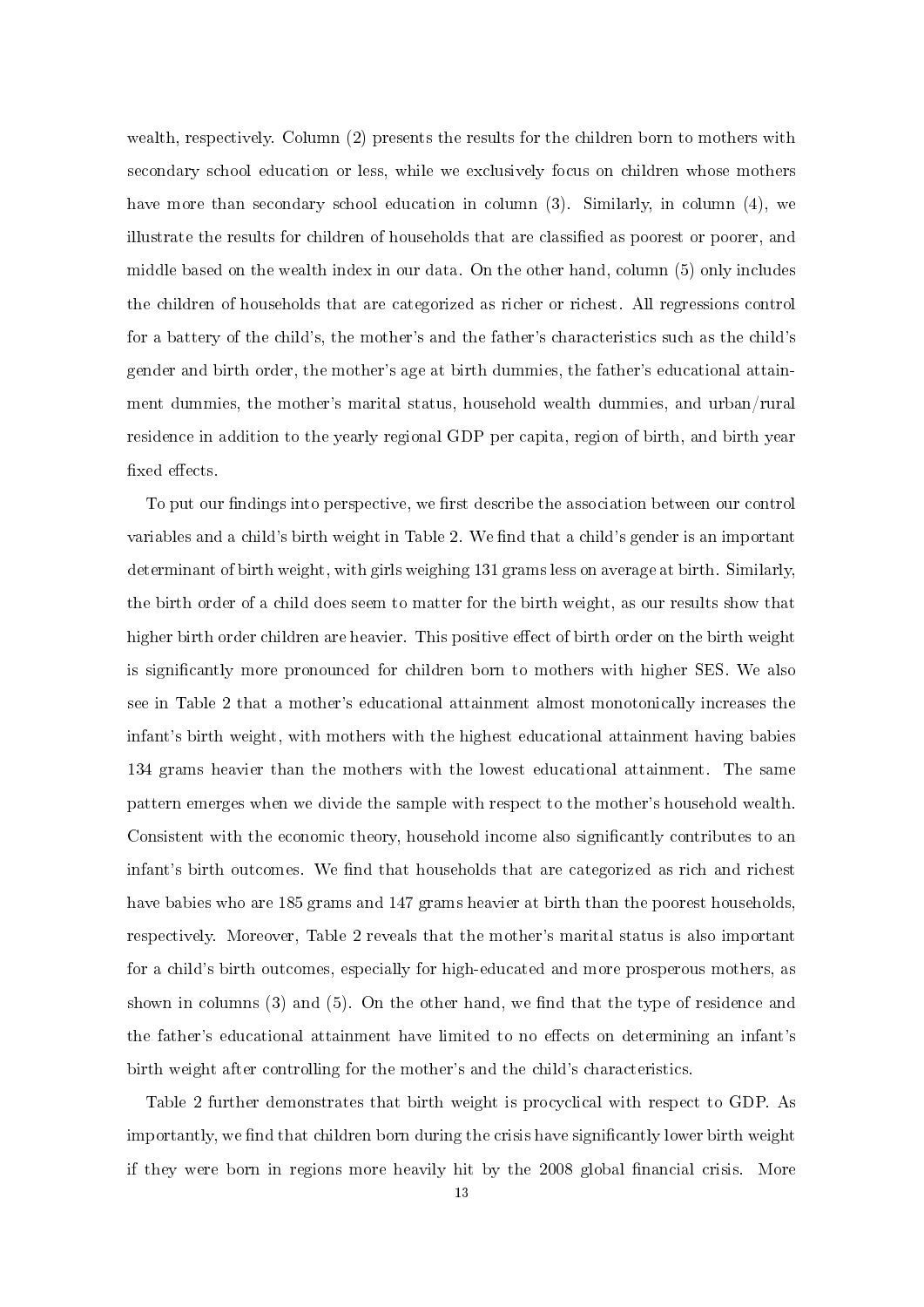specifically, the first row of Table 2 shows children born in that crisis-time in the most prosperous regions are approximately 100 grams heavier than the same cohorts of children in the poorest region.<sup>5</sup> Alternatively, our results indicate that crisis-time newborns in the poorest regions are 50 grams lighter than children of the same age born in a region with average GDP per capita. This effect is economically and statistically significant suggesting that in-utero exposure to economic downturn decreases birth weight as much as maternal smoking during pregnancy. On average, our estimated coefficient on economic crisis is more than double the magnitude presented in Bozzoli and Quintana-Domeque (2014) for Argentina and larger than the estimates presented for Iceland in Olafsson (2016). This difference can be explained by the institutional differences across countries in the quality of healthcare provision and welfare structures allowing for consumption smoothing and safety nets in times of hardship.

The potential mechanisms through which economic and social shocks affect birth weight are multifold. First, medical literature shows that psychological stress during pregnancy which could be related to economic hardship in our setting is strongly associated with low birth weight (Beydoun and Saftlas, 2008; Paarlberg et al., 1995; Mulder et al., 2002; Wadhwa et al., 1993). Second, malnutrition, especially during the critical months of the gestational period leads to poor birth outcomes (Stephenson and Symonds, 2002; Lumey, 1998; Almond and Mazumder, 2011). When households experience a negative income shock, they might be forced to decrease the consumption of nutritious food, which increases the probability of having a low birth weight child. Third, limited access to prenatal care, especially in the third trimester of pregnancy is shown to be associated with lower birth weight and other severe complications (Grossman and Joyce, 1990; Reichman and Teitler, 2003; Rous et al, 2004; Jewell and Triunfo, 2006; Wehby et al 2009).

Table 2 demonstrates that our results are mainly driven by mothers with low SES since the estimated difference-in-differences estimate for less educated mothers is almost double the magnitude of the entire sample, suggesting that the credit-constraint/limited resources channel is more pronounced among less educated and poor women in Turkey. On the other hand, the results in columns (3) and (5) of Table 2 indicate that the birth outcomes of children born to more affluent mothers are virtually immune to economic crisis. The point

 $5$ We interpret the difference-in-differences estimate by taking the difference in 2008 GDP per capita in the richest and the poorest regions and multiplying this difference with the estimated coefficient in the first row.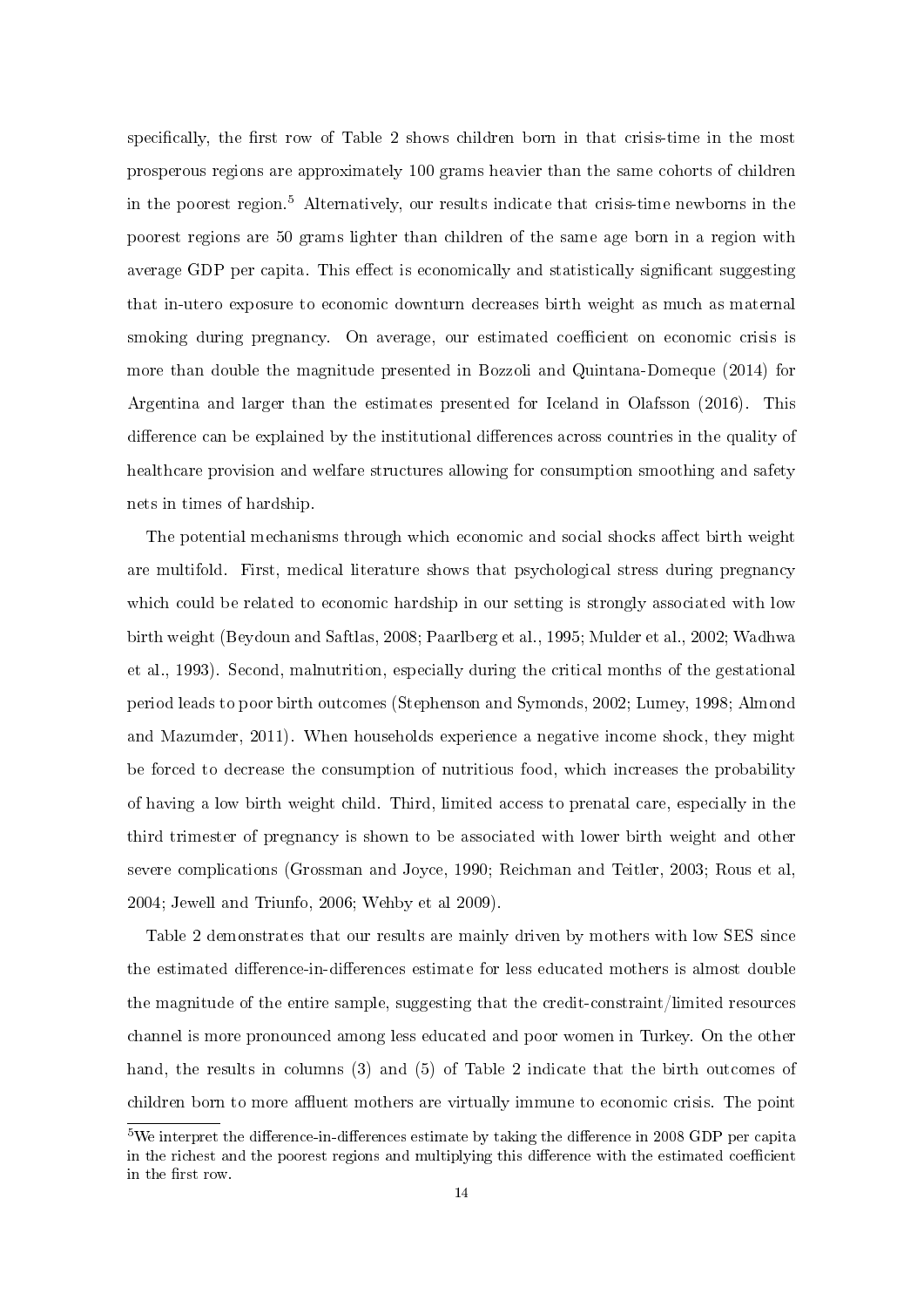estimates for these mothers are statistically insignificant and smaller in magnitude. Therefore, we infer that psychosocial stress is not a significant mediator for the estimated birth weight results. Further, we more directly assess whether there were quantifiable behavioral changes among pregnant women in the prenatal care utilization during the economic collapse in Appendix Table 1, by focusing on the probability of seeing a doctor during pregnancy as an outcome of interest. We indeed find a discernable difference in the demand for and access to prenatal care for infants who were in-utero during the 2008 global economic crisis in more heavily stricken regions, especially among less educated mothers. Therefore, our results allude to differential prenatal care as another important mechanism explaining the estimated regional infant health effects.

In addition to the overall infant health effects of the economic crisis, we also separately estimate the effects by the trimester of pregnancy that was affected by the financial crisis in order to more accurately identify the point during the pregnancy when mothers and newborns become more susceptible to adverse shocks. Following the medical literature, we categorize the duration of the pregnancy into three trimesters. We utilize the special calendar data in DHS for the trimester analysis, since it provides detailed information on the actual length of pregnancy and allows us to precisely identify the trimester(s) that the mother was affected by the financial crisis. Results with trimester dummies are presented in Table 3. We find that adverse health effects of deep recessions are more pronounced for babies exposed during the third trimester, while there is limited effect from first trimester exposure. This finding is consistent with the medical literature which suggests that babies gain most of their birth weight during the last trimester. The results on gestational length that we discuss next also demonstrate that gestational length is shorter in regions that are more severely affected by the financial crisis, thereby providing supporting evidence to the results shown in Table 3. Moreover, similar to the birth weight results discussed in Table 2, we continue to find that mothers with lower socioeconomic background are mainly driving these results. The point estimates on the third trimester exposure are also higher for these groups suggesting that adverse infant health costs of the financial collapse are disproportionately borne by these mothers and their children.

Our data also allows us to investigate the causal effects of the deep recessions on other birth outcomes. We explore having a low birth weight baby (column 1), having a gestation length of less than 7 months (column 2), the duration of gestation (column 3), and birth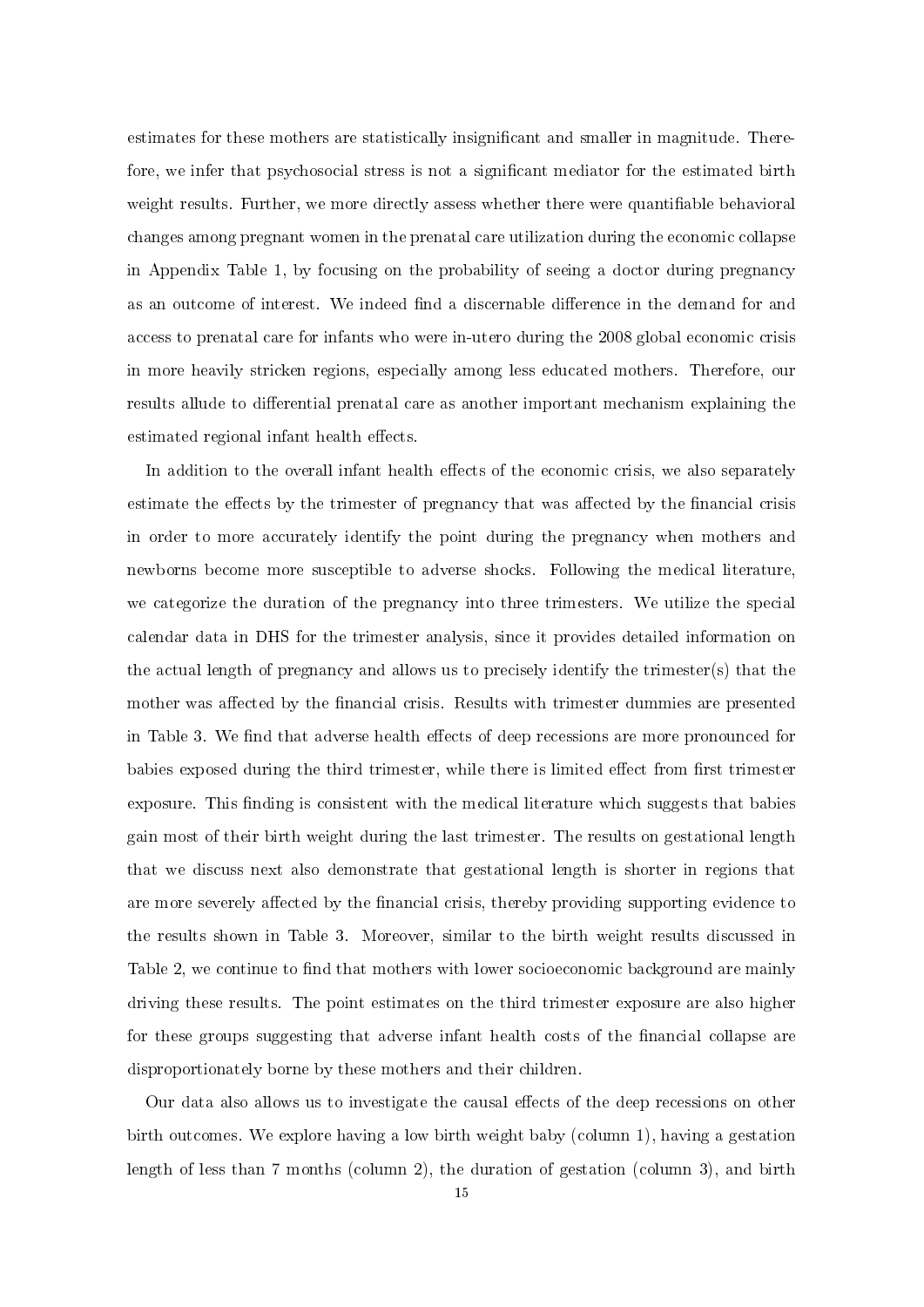spacing (column 4) in Table 4 as additional birth outcomes. Not surprisingly, we find that newborns of less educated mothers in heavily stricken areas are more likely to have shorter gestation and are born prematurely compared to the same cohorts in less affected regions, both of which elevate the prevalence of low birth weight and also likely contribute to the results on birth weight discussed in Table 2. More specifically, we find in Table 4 that the likelihood of a premature birth decreases by almost half in more prosperous regions compared to poorer regions during crisis, which leads to a 12 percent reduction in the prevalence of low birth weight relative to the mean.<sup>6</sup> However, we find no evidence to suggest a change in birth spacing at the times of the crisis. Thus, taken together, our results demonstrate that challenging intra-uterine conditions have detrimental effects on a battery of birth outcomes, and these adverse effects are more often borne by mothers and children from disadvantageous backgrounds. These households likely face greater economic insecurity and credit constraints, and have limited access to prenatal care during economic collapse, leaving them and their offspring more vulnerable in the presence of weak institutions and limited welfare support to facilitate consumption smoothing and to provide safety nets.

### 5.2. Validity Tests for Regional Estimations

We have carried out several robustness checks of the baseline results to test whether our results are sensitive to different spatial aggregation, alternative specifications and potential confounders and whether the parallel trend assumption is satisfied. First, as mentioned in the estimation framework section, the parallel trend assumption in our setting would suggest that regions with varying economic strength measured by GDP per capita had similar trends in children's birth outcomes before they were hit by the 2008 economic crisis. We formally test whether indeed the parallel trend assumption is satisfied for regional analysis by conducting the following falsication test via randomly assigning the timing of the crisis 20 months before 2008 and treating as if it lasted for 12 months during this period. Results from this falsification test are shown in Table 5. The point estimates from this falsification exercise are statistically insignificant and small in magnitude suggesting that our regional estimates are unlikely to be driven by pre-existing region-cohort trends.

 $6$ For the interpretation of the difference-in-differences coefficients, we multiply the point estimates in this table with the average GDP per capita in 2008, which was 14000 TL.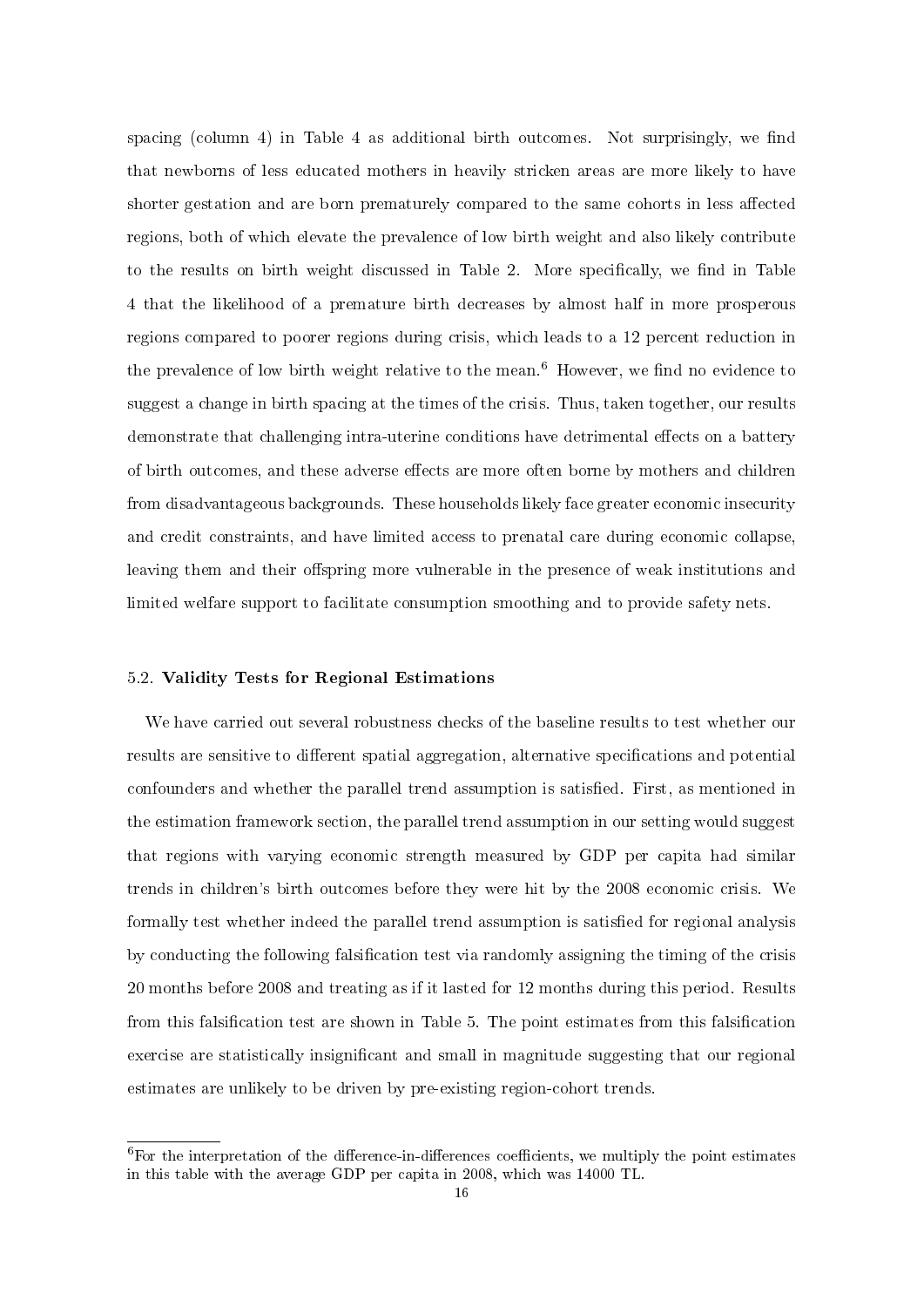Second, we investigate whether our results are sensitive to the level of spatial aggregation in economic activity as shown by Lindo (2015). In this pursuit, we explore the spatial variation at the NUT2 level, which corresponds to 26 regions in Turkey, in Panel A of Appendix Table 2. Similarly, we utilize spatial variation at the NUTS3 level, which covers 81 provinces in Turkey, in Panel B of Appendix Table 2. Similar to the baseline specication, we continue to find that adverse economic conditions at birth engendered by the massive economic downturn signicantly deteriorate the birth weight of the children born in households with less education and wealth. Moreover, our difference-in-differences estimates remain virtually unchanged in magnitude and statistical significance both in NUTS2 and NUTS3 specifications, suggesting that our main regional results are not sensitive to the different levels of spatial aggregation.

In addition, according to the Trivers-Willard hypothesis, parental condition at conception could influence the sex ratio of offspring, more favorable being associated with the conception of males. Accordingly, Valente  $(2015)$  shows that the in-utero exposure to civil conflict, for instance, can generate a skewed sex ratio in favor of girls. Since girls generally have lower birth weights compared to boys as shown in Table 2, the regional analysis might overestimate the true health effect of the crisis if more girls were born in heavily affected areas during economic downturn. Thus, in Table 6, we investigate whether the gender ratio at birth has changed differentially during or right after the economic crisis in a significant way. As an outcome of interest, we utilize the number of boys born by month by year by region in this analysis.<sup>7</sup> The coefficients for the 2001 and 2008 economic crises are statistically insignificant suggesting that there are no discernable systematic changes in sex ratio during deep recessions experienced in Turkey.

Further, economic crises and resulting credit constraints and psychosocial stress might prompt fertility responses such as postponing childbearing until after the economy has recovered. Such potential fertility responses might also be more common among more educated and more affluent parents since contraception usage is significantly more prevalent among this group. On the other hand, the composition of newborns might have changed during severe economic hardships through increased incidences of abortions, miscarriages, or stillbirths. In an attempt to tackle potential selection in fertility as well as the change

 $^{7}$ In addition to region and year fixed effects, we also control for regional averages for mother's and father's education, wealth, GDP per capita at child's birth region and urban/rural residence in these estimations.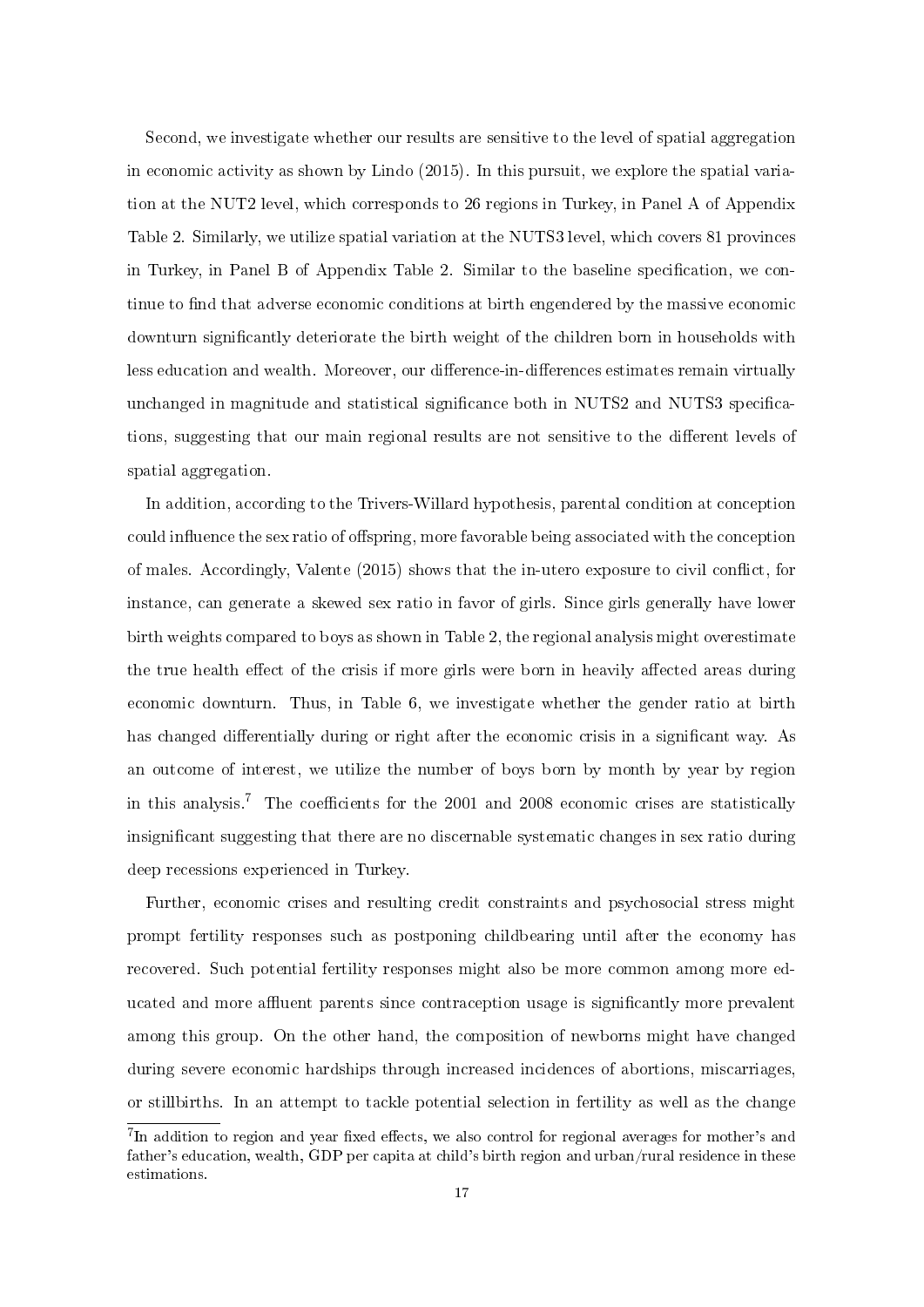in the composition of the babies born during the drastic economic downturn, in the first two columns of Table 7, we first formally test whether the fertility behavior of mothers has changed in a signicant manner during or right after the economic downturn by exploring the number of births by month by year by region as an outcome of interest. We indeed find evidence to suggest that fertility rates were lower in the more prosperous regions during economic crises; it is therefore possible that there were fertility responses to the deep recession as shown in Table 7.

In the remainder of Table 7, we further investigate the possibility of selective fertility by estimating the number of children born by region by year by month by mother's and father's educational attainment and household wealth. Previous studies exploring spatial variation in economic downturns to causally estimate infant health effects provide limited analysis on selective fertility and the possible change in the composition of the babies born -through abortion and prenatal mortality - and often argue that the unobserved heterogeneity driven by these potential behavioral changes yields only minor consequences for their findings, if any. However, our results presented in Table 7 suggest that selective fertility, and more generally, changes in the composition of the newborns are indeed present during economic crises and should be considered in the estimation of infant health costs of economic recessions as a potential source of unobserved heterogeneity. More specifically, the outcome of interest in columns (3) and (4) of Table 7 is the number of children born by month by region by mother's education, where higher maternal education is categorized by a higher value. Similarly, columns (5) and (6) present the number of children born by month by region by partner's education, while the last two columns of Table 7 show the results for the number of children born by month by region by household wealth. Household wealth is also dened with a higher value representing more wealth. In Table 7, we find evidence to suggest that more educated and affluent parents indeed postpone childbearing during economic hardship and these effects are consistent across different socioeconomic indicators.

We further investigate whether there was an evident change in the incidences of abortions. miscarriages and stillbirths during crises. Abortion, and to an extent, miscarriage, could potentially be alternative birth control practices in efforts to defer crisis-time conception. Since we were granted access to the unique calendar data in DHS on the complete conception history, we can identify the incidences of abortions, miscarriages and stillbirths in our data. Using this information, we generate indicators for abortion (in Panel A of Table 8) and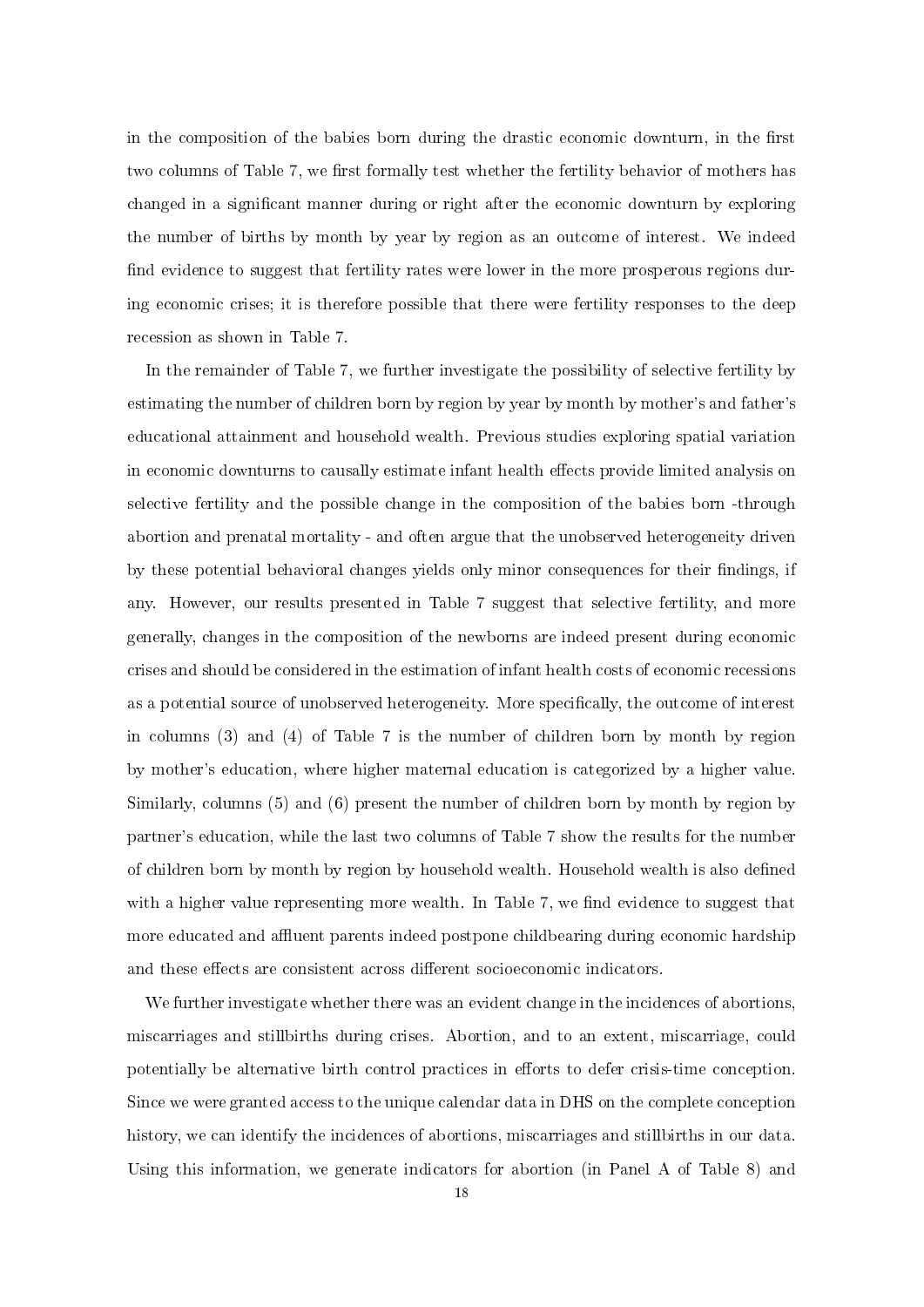miscarriage and stillbirths (in Panel B of Table 8). We demonstrate that the likelihood of the pregnancy being terminated by an abortion or a miscarriage has indeed increased in the most affected regions, especially among more affluent parents during the severe economic downturn in 2008, thereby suggesting that there were other behavioral responses in addition to fertility responses contributing to the unobserved heterogeneity. Taken together, our analyses presented in Table 7 and Table 8 demonstrate that the true effects of the economic crisis on infant health might be overestimated in the regional analysis due to selective fertility and abortion of babies during crises. This potential selection in crisis-time fertility and change in the composition of the newborns led us to explore mother fixed effects specification in the next section in order to more directly account for unobserved heterogeneity and a family's first-hand exposure to crisis.

#### 5.3. Mother Fixed Effects Models

Given the evidence presented in Table 7 and Table 8 on unobserved heterogeneity and fertility responses at the times of the economic downturns, we now estimate models with mother fixed effects. This specification allows us to unmask the potential unobserved heterogeneity as well as to more directly assess the effect of crisis after controlling for possible time-invariant behavioral and physiological characteristics of the mothers and households in general. As we describe in the estimation framework section, mother fixed effects models compare the birth outcomes of the siblings who were in-utero during deep recessions, and those whose gestational period falls in non-recession years.

Results with mother fixed effects are presented in Table 9. Since we focus exclusively on siblings in our analysis, we can estimate the mother fixed effects models separately as well as jointly for the 2001 and 2008 economic crises. Using mother fixed effects controls, we find that the adverse effects of in-utero exposure to economic hardship are no longer present. The point estimates for 2001 and 2008 economic crises separately and jointly cease to be economically and statistically significant after more directly and accurately controlling for the mother's exposure, selective crisis-time fertility and unobserved heterogeneity in general. We also note that the estimates for the 2008 global economic crisis are negative, however, they are not statistically signicant at the conventional level. In addition, since the exact timing of the 2001 economic crisis is known, we focus exclusively on women who were already pregnant by the time the Turkish economy was disabled by the massive economic crisis in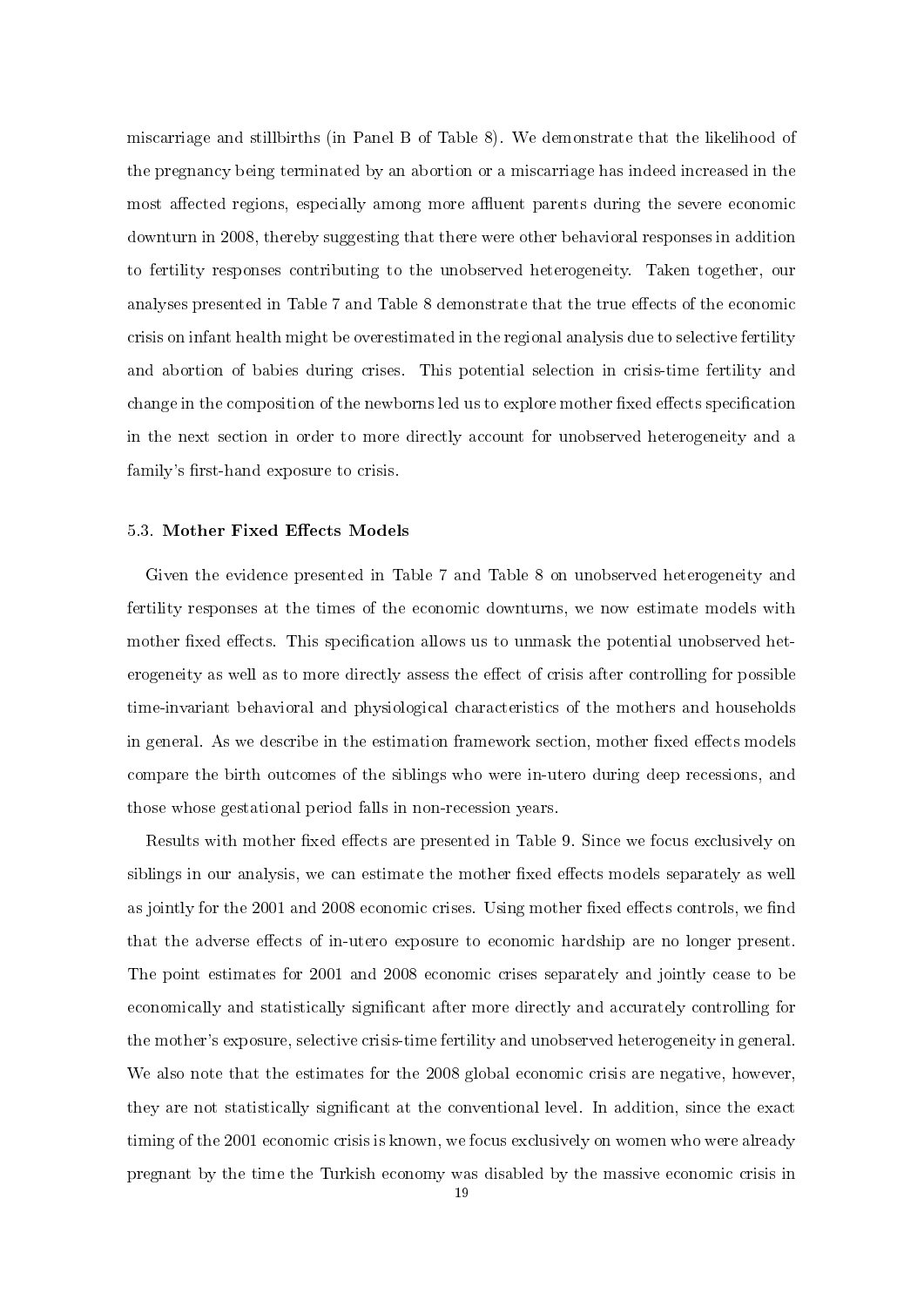February 2001. Mother fixed effects results with this sample are presented in Appendix Table 3. Our results virtually remain statistically and quantitatively similar to the baseline mother fixed effects analysis, as summarized in Table 9.

In order to more precisely quantify the effects of regional economic hardship on children's birth outcomes and compare the spatial models with the mother fixed effects models, we exclusively focus on the sample utilized in mother fixed effects and estimate the regional effects for this sample. Our results with this sample remain virtually the same as the entire sample. Taken together, the comparison of the regional and mother fixed effects models suggests that selective fertility and unobserved heterogeneity across mothers, and more directly assessing the potential impacts of the economic crisis on mothers and households, are imperative in understanding the true infant health costs of economic downturns. Our analyses demonstrate that the previous studies quantifying the health costs of in-utero exposure to deep economic recessions using regional variation in economic activity potentially overestimate the true effects of the crisis without accounting for selective fertility, change in the composition of newborns, and more generally, unobserved heterogeneity across mothers.

### 6. Conclusion

In this paper, we analyze the causal effects of in-utero exposure to economic crisis on infant health. We exploit the deep economic crises experienced in the Turkish economy in 2001 and 2008 as quasi-experiments to causally identify the association between economically challenging conditions in-utero and children's birth outcomes. We first utilize the temporal and spatial variations of the economic crisis measured by regional GDP. Second, we estimate mother fixed effects models by exploring the variation in the birth weight of siblings whose gestational period was within the period of the crisis, to those who were unaffected. Using several waves of the Turkish DHS, we find that a higher regional GDP contributes significantly to better birth outcomes among crisis-time children after accounting for a wide range of controls for the child's and parental characteristics, region and birth year fixed effects. We also find that the birth outcomes of the children born to mothers with low SES are significantly more sensitive to economic wellbeing, while children of more affluent mothers perform equally well in the crisis years, suggesting that the main driver of the estimated effects of economic crisis in Turkey is credit constraints low SES women facing during the financially challenging times. It is sensible to presume that the disadvantages set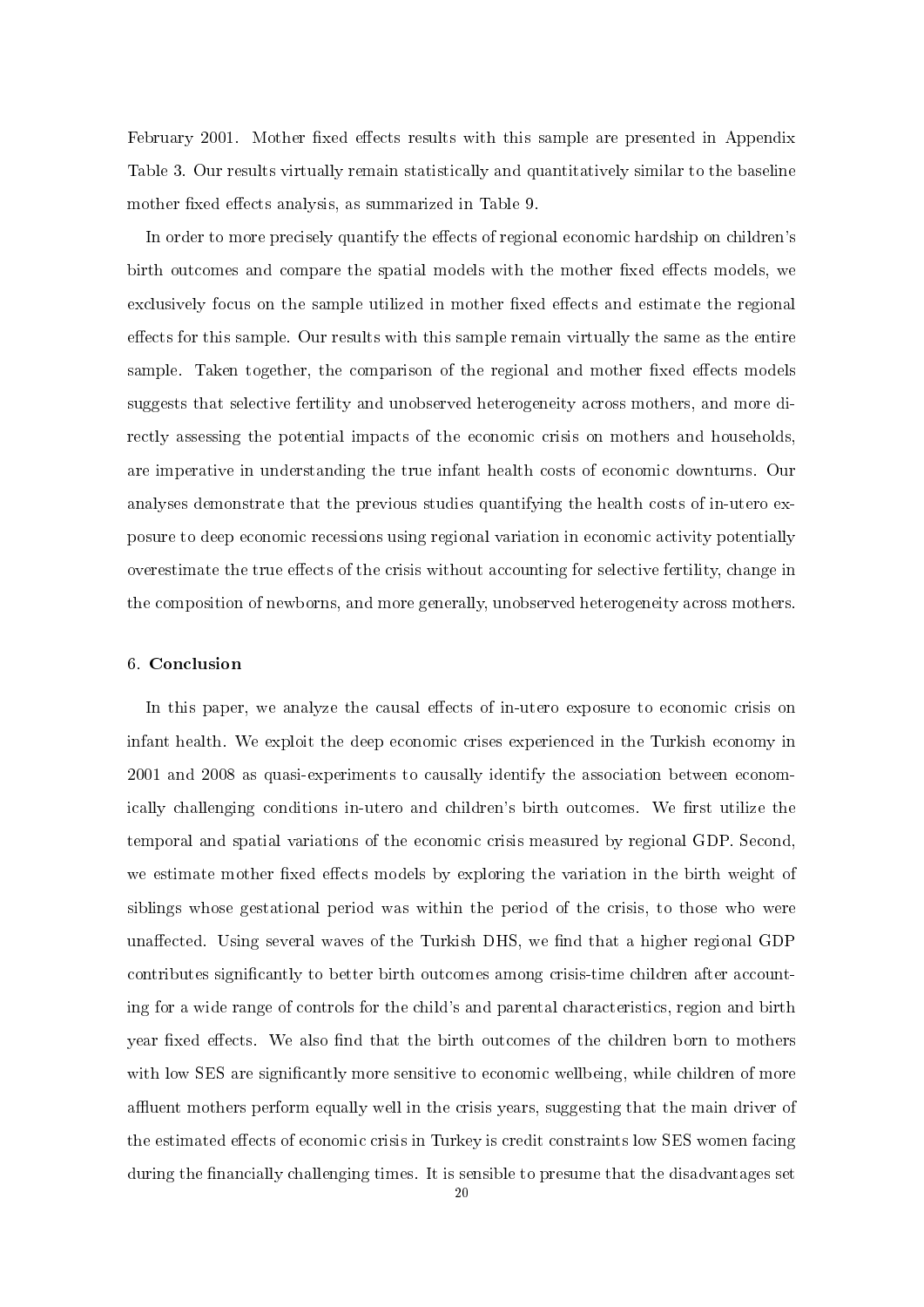up in childhood and youth persist in the future, making these individuals less productive members of society. Thus, given the well-established evidence on the causal effects of birth weight on long-term professional and social success, our study aids us in understanding the origins of potential future income inequalities in emerging economies and would help policy makers devise policies to promote the well-being of the vulnerable segments of the population.

On the other hand, our mother fixed effects models reveal the existence of selective fertility, increasing incidences of abortion and miscarriages during crises, thereby suggesting that unobserved heterogeneity across mothers should be taken into account in the interpretation of the regional analysis of economic recessions. The estimated effects of economic downturns cease to be statistically and economically significant once we more accurately and directly control for a family's firsthand experience with economic recessions. Thus, our results suggest that regional level regressions estimating the potential infant health costs of the economic recessions potentially overestimate the true effects and more direct measures of unobserved heterogeneity should also be considered in these analyses.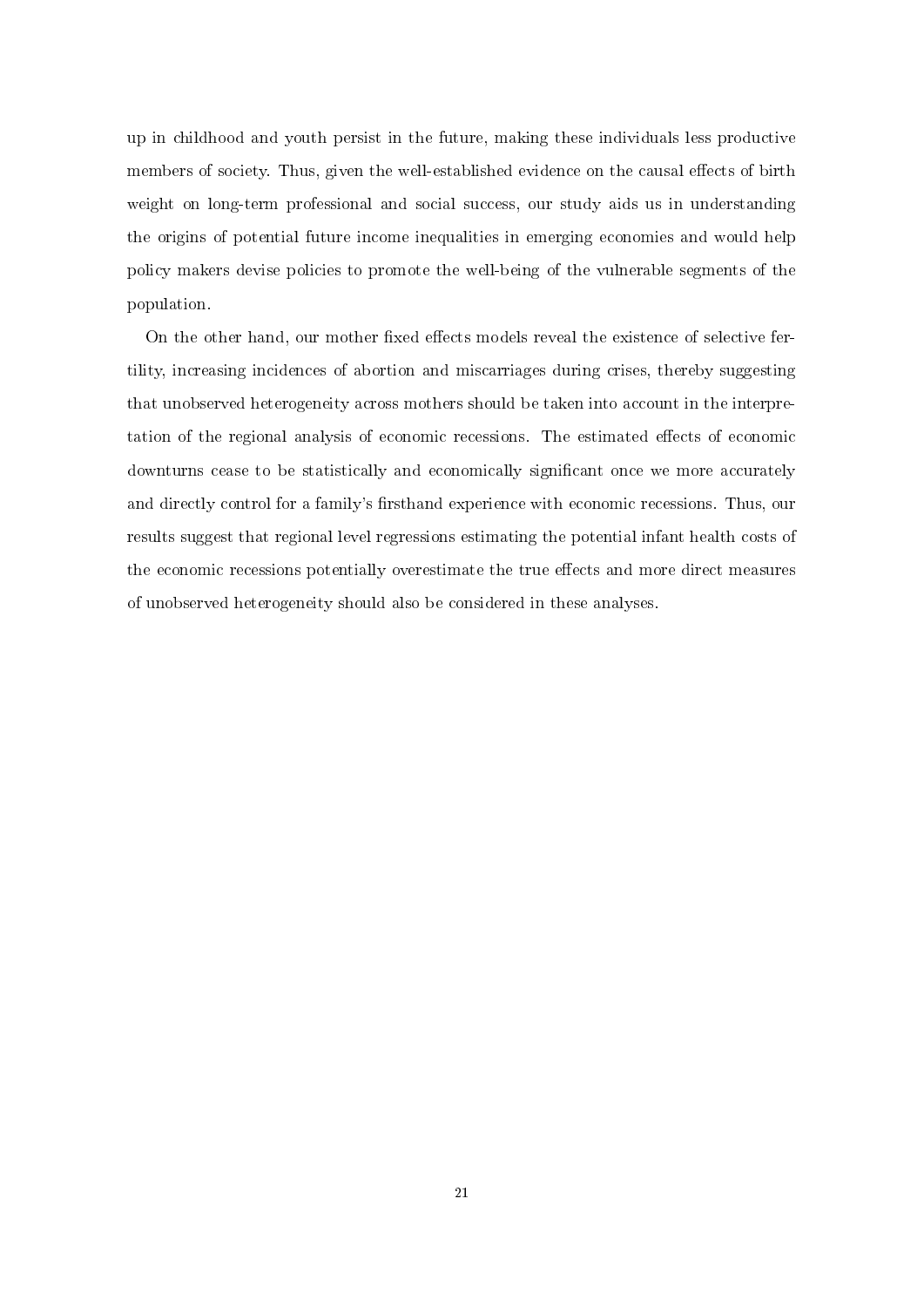#### REFERENCES

- Acemoglu, Daron, and Murat Ucer. 2016: "The Ups and Downs of Turkish Growth, 20022015: Political Dynamics, the European Union and the Institutional Slide." The Search of Europe: Contrasting Approaches, BBVA, OpenMind Press, 2016.
- Adair, Linda S. 1989: "Low Birthweight and Intrauterine Growth Retardation in Filipino Infants."  $Pediatrics$ ,  $84(4):613-622$ .
- Aizer Anna, Laura Stroud, and Stephen Buka. 2016: "Maternal Stress and Child Outcomes: Evidence from Siblings." Journal of Human Resources, 51(3):523-555.
- Almond, Douglas, Kenneth Y. Chay, and David S. Lee. 2005: "The Costs of Low Birthweight." Quarterly Journal of Economics,  $120(3):1031-1083$ .
- Almond, Douglas, and Bhashkar Mazumder. 2011: "Health Capital and the Prenatal Environment: The Effect of Ramadan Observance During Pregnancy." American Economic Journal: Applied Economics, 3(4):56-85.
- Aran, Meltem. 2013: "Welfare Impact of the Global Financial Crisis of 2008-2009 on Turkish Households." Ekonomi-tek, 2(2):13-52.
- Aruoba, S. Boragan, and Cagri Sarikaya. 2013: "A Real Economic Activity Indicator for Turkey.", *Central Bank Review*,  $13(1)$ :  $15-29$ .
- Behrman, Jere R., and Mark R. Rosenzweig. 2004: "Returns to Birthweight." Review of Economics and Statistics,  $86(2)$ :586-601.
- Beydoun, Hind, Audrey F. Saftlas. 2008: "Physical and Mental Health Outcomes of Prenatal Maternal Stress in Human and Animal Studies: A Review of Recent Evidence", Paediatric and Perinatal Epidemiology 22(5):438-466
- Black, Sandra E., Paul J. Devereux, and Kjell G. Salvanes. 2007: "From the Cradle to the Labor Market? The Effect of Birthweight on Adult Outcomes." Quarterly Journal of Economics,  $122(1):409-439$ .
- Bozzoli, Carlos, and Climent Quintana-Domeque. 2014: "The Weight of the Crisis: Evidence from Newborns in Argentina." Review of Economics and Statistics, 96(3):550– 562.
- Camacho, Adriana. 2008: "Stress and Birthweight: Evidence from Terrorist Attacks." Papers and Proceedings of the American Economic Review,  $98(2):511-515$ .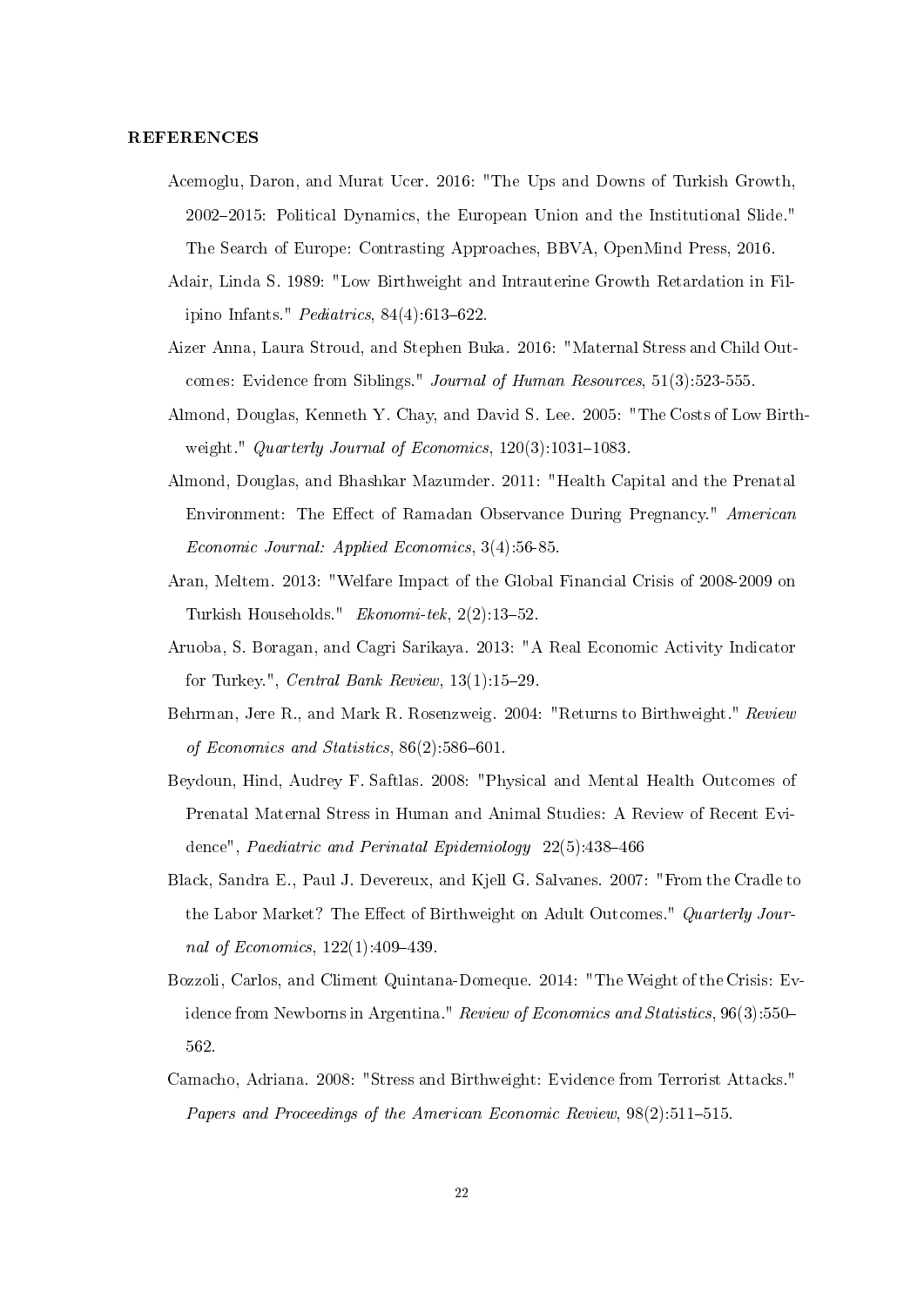- Case, Anne, Angela Fertig, and Christina Paxson. 2005: "The Lasting Impact of Childhood Health and Circumstance." Journal of Health Economics, 24(2):365-389.
- Case, Anne and Christina Paxson. 2008: "Stature and Status: Height, Ability, and Labor Market Outcomes," Journal of Political Economy, 116(3):499-532.
- Currie, Janet, and Rosemary Hyson. 1998: "Is the Impact of Health Shocks Cushioned by Socio-Economic Status? The Case of Low Birthweight", The American Economic Review, 89(2):245-250.
- De Boo, Hendrina A., and Jane E. Harding. 2006: "The Developmental Origins of Adult Disease (Barker) Hypothesis." Australian and New Zealand Journal of Obstetrics and Gynaecology,  $46(1):4-14$ .
- Erdogan Cosar, Evren, and Saygin Sahinoz. 2018: "Quantifying Uncertainty and Identifying its Impacts on the Turkish Economy." Central Bank of the Republic of Turkey Working Paper No: 18/06.
- Grossman, Michael, and Theodore J. Joyce. 1990: "Unobservables, Pregnancy Resolutions, and Birthweight Production Functions in New York City." Journal of Po $litted~Economy, 98(5):983-1007.$
- Jewell, R. Todd, and Patricia Triunfo. 2006: "The Impact of Prenatal Care on Birthweight: The Case of Uruguay." Health Economics,  $15(11):1245-50$ .
- Lindo, Jason M. 2015: "Aggregation and The Estimated Effects of Economic Conditions on Health." Journal of Health Economics, 40:83-96.
- Lumey, L. H. 1998: "Reproductive Outcomes in Women Prenatally Exposed to Undernutrition: A Review of Findings from the Dutch Famine Birth Cohort." *Proceedings* of the Nutrition Society,  $57(1)$ : 129-135.
- Mansour, Hani, and Daniel I. Rees. 2012: "Armed Conflict and Birthweight: Evidence from the al-Aqsa Intifada." Journal of Development Economics,  $99(1):190-199$ .
- Morris, Saul S., Cesar G. Victora, Fernando : C. Barros, Ricardo Halpern, Ana M. B. Menezes, Juraci A Cesar, Bernardo L. Horta, and Elaine Tomasi. 1998 "Length and Ponderal Index at Birth: Associations with Mortality, Hospitalizations, Development and Post-natal Growth in Brazilian Infants." International Journal of  $Epidemiology, 27(2):242-247.$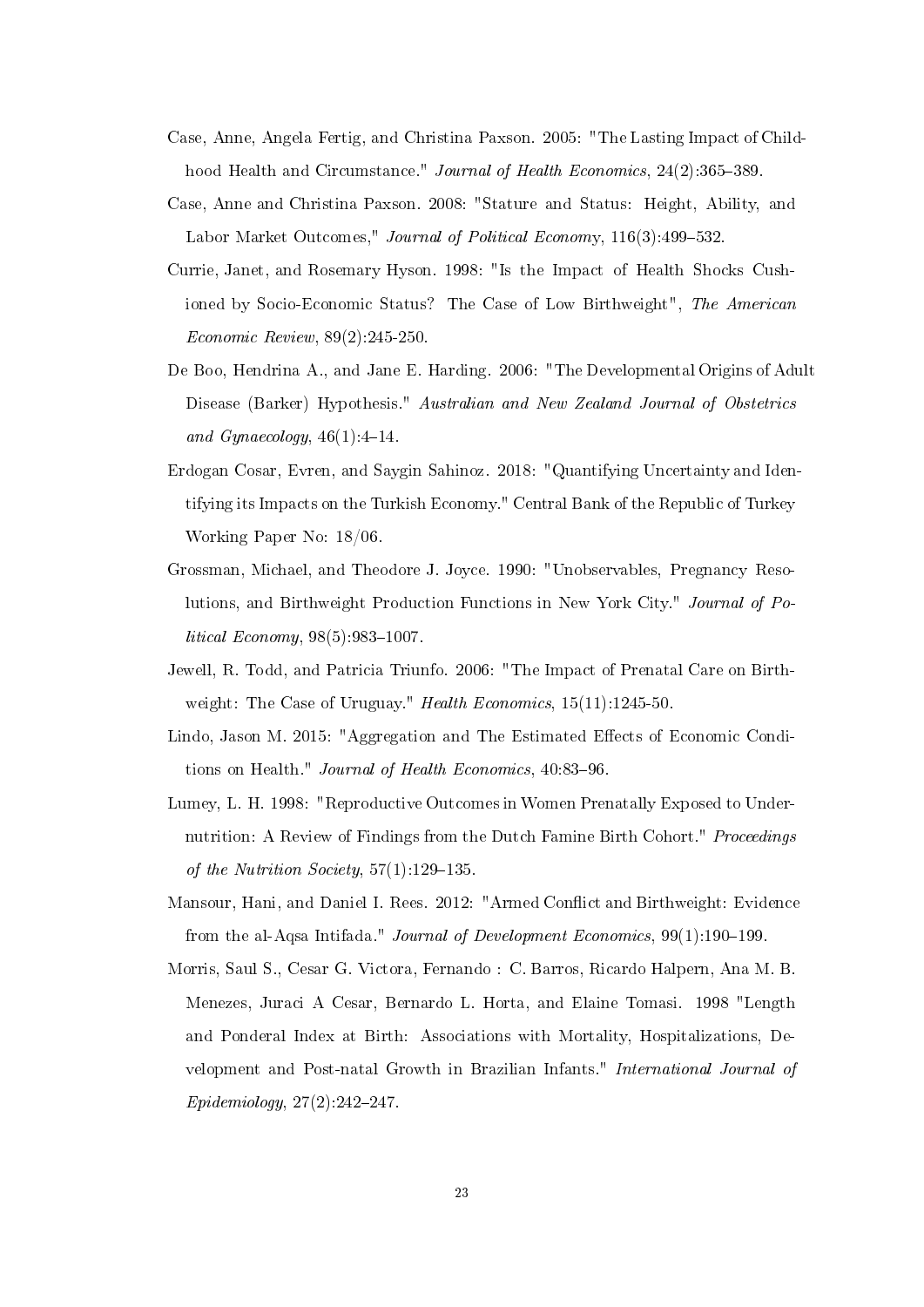- Mulder, E. J. H., P. G. Robles de Medina, : Anja C. Huizink, Bea R. H. Van den Bergh, Jan K. Buitelaar, and Gerard H. A. Visser. 2002 "Prenatal Maternal Stress: Effects on Pregnancy and the (Unborn) Child." Early Human Development,  $70(1-2):3-14$ .
- Olafsson, Arna. 2016: "Household Financial Distress and Initial Endowments: Evidence from the 2008 Financial Crisis," Health Economics,  $25(S2):43-56$ .
- Oreopoulos, Philip, Mark Stabile, Randy Wald, and Leslie Roos. 2008: "Short, Medium, and Long Term Consequences of Poor Infant Health: An Analysis Using Siblings and Twins." *Journal of Human Resources*,  $43(1):88-138$ .
- Paarlberg, K. Marieke, AD J. : J. M. Vingerhoets, Jan Passchier, Gustaaf A. Dekker, and Herman P. Van Geijn. 1995 "Psychosocial Factors and Pregnancy Outcome: A Review with Emphasis on Methodological Issues". Journal of Psychosomatic Research, 39(5):563-595.
- Persico, Nicola, Andrew Postlewaite, and Dan Silverman. 2004: "The Effect of Adolescent Experience on Labor Market Outcomes: The Case of Height." Journal of Political Economy,  $112(5)$ :1019-1053.
- Quintana-Domeque, Climent, and Pedro Rodenas-Serrano. 2017: "The Hidden Costs of Terrorism: The Effects on Health at Birth." Health Economics, 56:47-60.
- Reichman, Nancy E., and Julien O. Teitler. 2007: "Effects of Psychosocial Risk Factors and Prenatal Interventions on Birth Weight: Evidence From New Jersey's HealthStart Program." *Perspectives on Sexual and Reproductive Health*, 35(3):130– 137.
- Rous, Jeffrey J., R. Todd Jewell, and Robert W. Brown. 2004: "The Effect of Prenatal Care on Birthweight: A Full-information Maximum Likelihood Approach." Health  $Economics, 13(3):251-264.$
- Stephenson, Terence, and M. E. Symonds. 2002: "Maternal Nutrition as a Determinant of Birth Weight." Archives of Disease in Childhood. Fetal and Neonatal Edi*tion*,  $86(1)$ :F4-6.
- Strauss, Jonh, and Duncan Thomas. 1998: "Health, Nutrition, and Economic Development." Journal of Economic Literature,  $36(2)$ :766-817.
- Valente, Christine. 2015: "Civil Conflict, Gender-Specific Fetal Loss, and Selection: A New Test of the Trivers Willard Hypothesis." Journal of Health Economics, 39:31 50.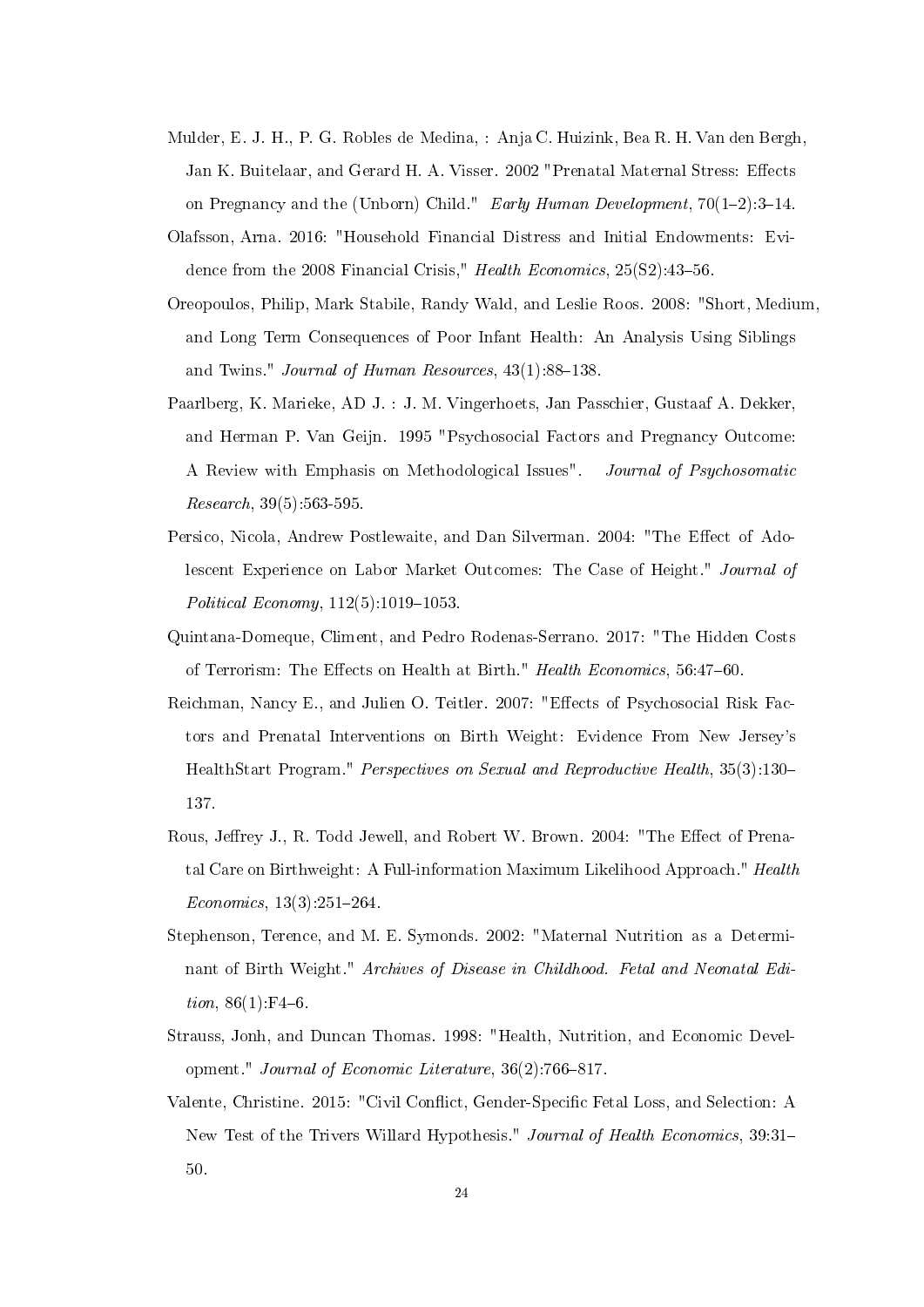- Wadhwa, Pathik D., Curt A. Sandman : , Manuel Porto, Christine Dunkel-Schetter, and Thomas J. Garite. 1993 "The Association between Prenatal Stress and Infant Birth Weight and Gestational Age At Birth: A Prospective Investigation." American Journal of Obstetrics and Gynecology,  $169(4):858-865$ .
- Wehby, George L., Jeffrey C. Murray: , Eduardo E. Castilla, Jorge S. Lopez-Camelo, and Robert L. Ohsfeldt. 2009 "Prenatal Care Effectiveness and Utilization in Brazil." Health Policy and Planning, 24(3):175-188.
- Wehby, George L., Lucas G. Gimenez, and Jorge S. Lopez-Camelo. 2017: "The Impact of Unemployment Cycles on Child and Maternal Health in Argentina." International Journal of Public Health,  $62(2)$ :197-207.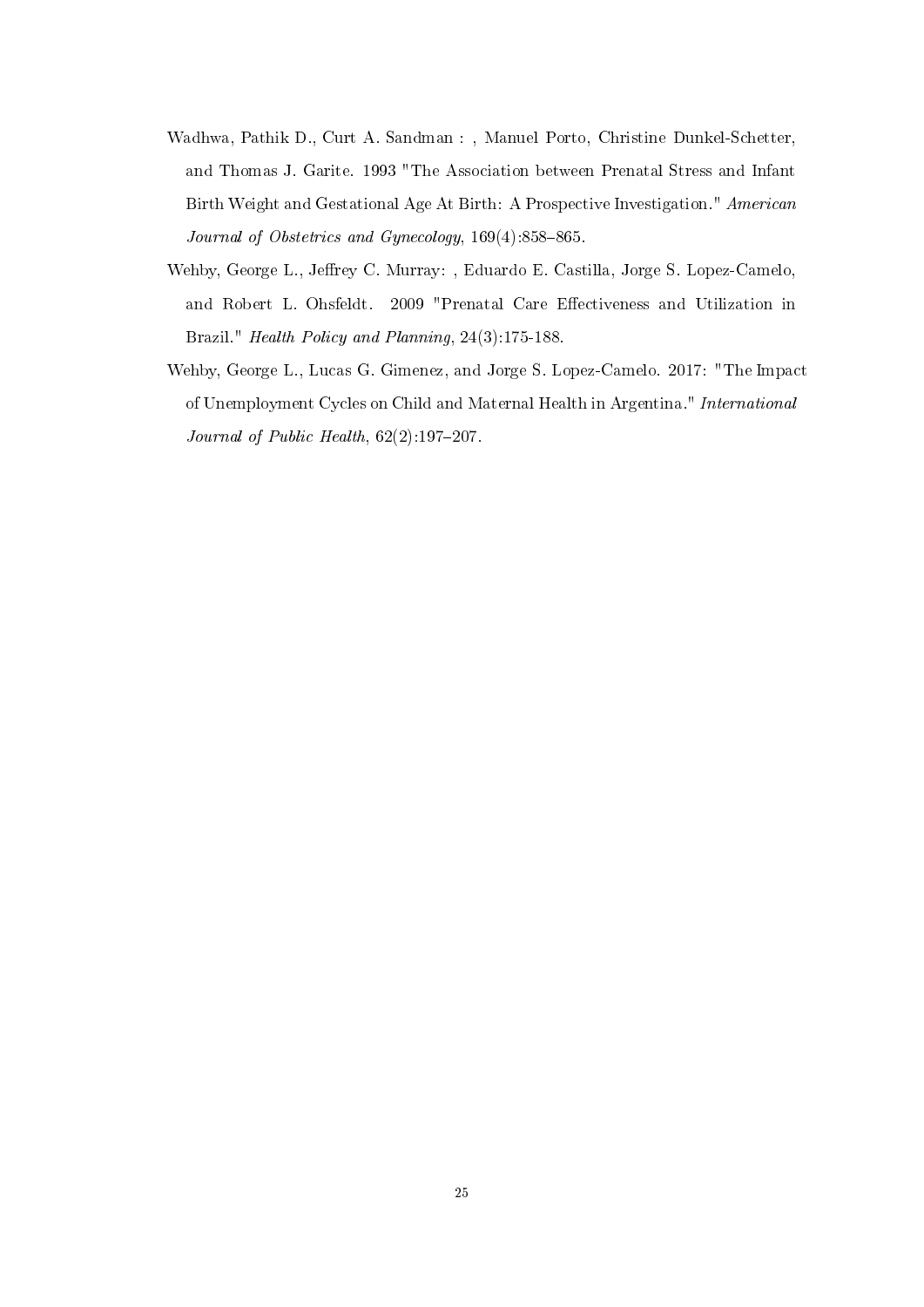Figure 1. Quarterly Growth Rates of Turkey: 2001-2014 (Source: TURKSTAT)



Figure 2. Industry Production Index (IPI): 2001-2014 (Source: TURKSTAT)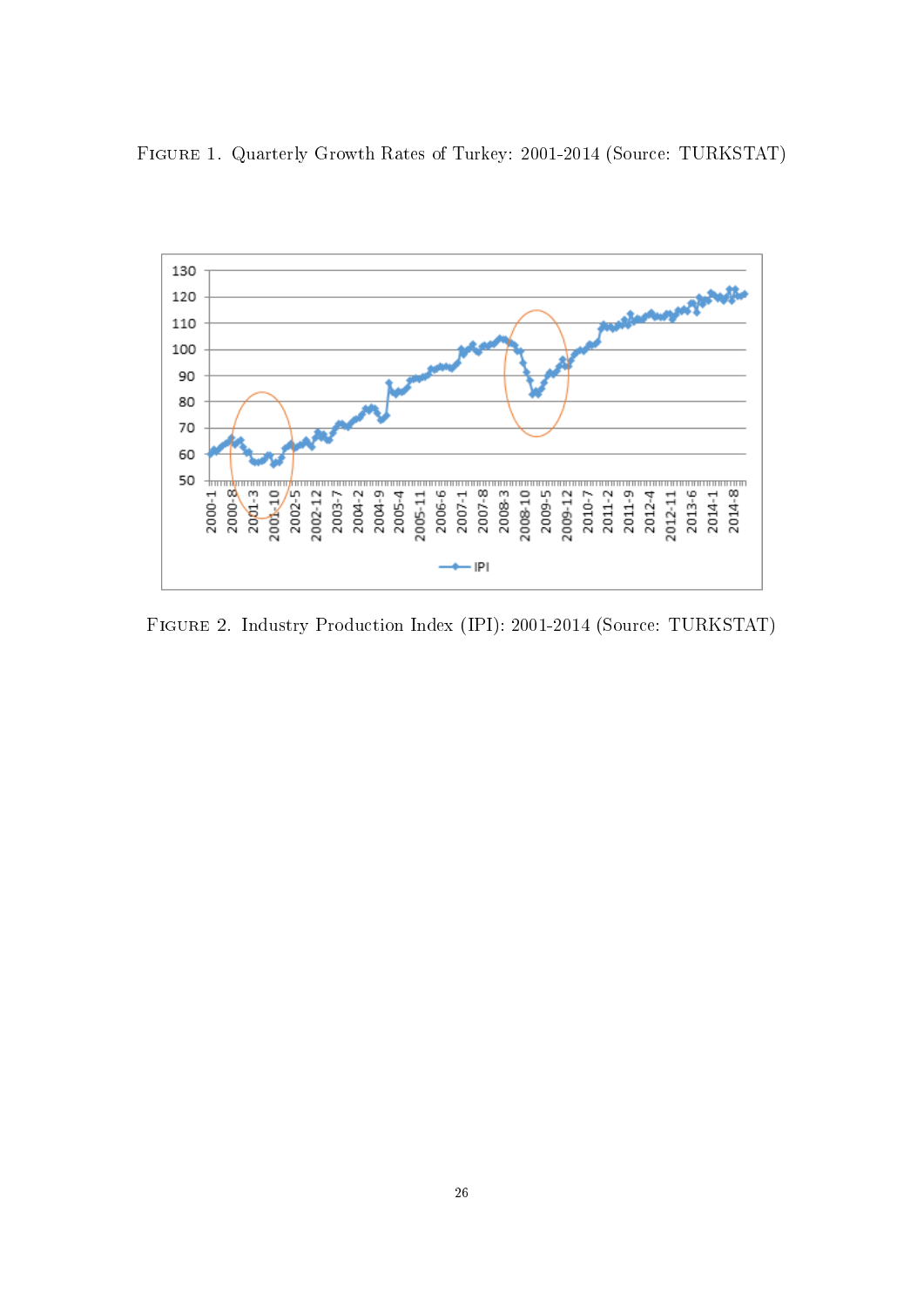|                                                     | Ν     | Mean    | Standard Deviation | Min              | Max   |
|-----------------------------------------------------|-------|---------|--------------------|------------------|-------|
|                                                     |       |         |                    |                  |       |
| Child Birthweight (grams)                           | 8,906 | 3220    | 687                | 600              | 7000  |
| Low Birthweight $(2500 \text{ gr or } \text{less})$ | 8,906 | 0.115   | 0.319              | $\left( \right)$ |       |
| High Birthweight (4000 gr or more)                  | 8,906 | 0.115   | 0.319              | 0                |       |
| Mother's Years of Schooling                         | 7,480 | 6.600   | 3.984              | $\left( \right)$ | 21    |
| Partner's Years of Schooling                        | 7,438 | 8.245   | 3.827              |                  | 21    |
| Mother's Age at Interview                           | 7,480 | 28.963  | 5.796              | 15               | 48    |
| Number of Children Ever born                        | 7,480 | 2 3 7 2 | 1.595              |                  | 14    |
| Number of Births in Last 5 Years                    | 7,480 | 1.241   | 0.489              |                  | 5     |
| Number of Births Last Year                          | 7,480 | 0.269   | 0.446              | 0                | 2     |
| Age at First Birth                                  | 7,480 | 22.3    | 4.158              | 12               | 44    |
| GDP Per Capita (TL)                                 | 132   | 14011   | 7.616              | 3.850            | 43645 |

Table 1. Descriptive Statistics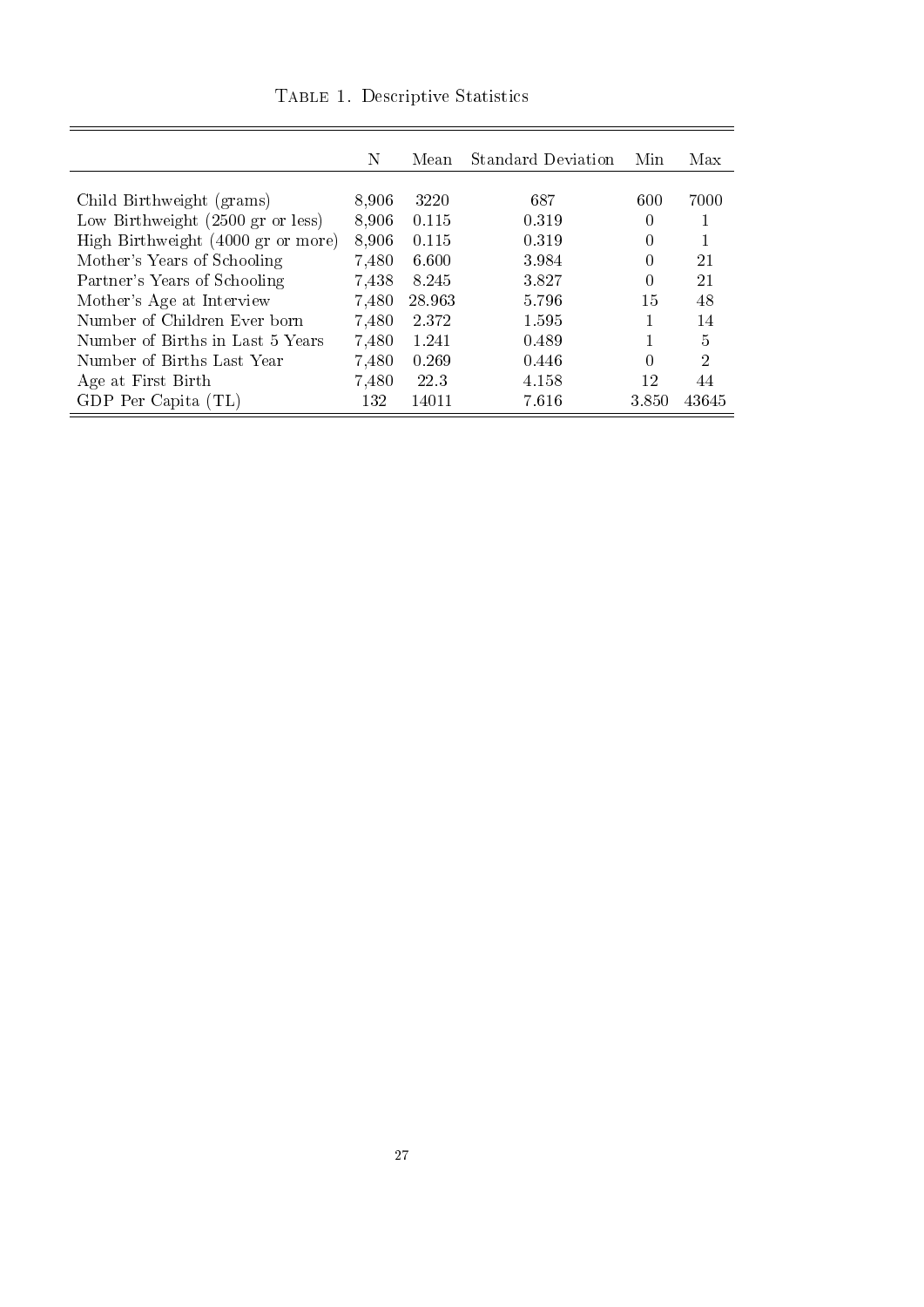|                        | (1)                     | (2)                     | (3)                                     | (4)                    | (5)                    |
|------------------------|-------------------------|-------------------------|-----------------------------------------|------------------------|------------------------|
|                        | All                     | Low Educated            | High Educated                           | Poorer                 | Richer                 |
|                        | Children                | Mothers                 | Mothers                                 | Households             | Households             |
|                        |                         |                         | Dependent Variable: Birthweight (grams) |                        |                        |
| $2008$ Crisis $*$ GDP  | $0.004**$               | $0.005**$               | 0.002                                   | $0.006***$             | 0.000                  |
|                        | (0.001)                 | (0.002)                 | (0.001)                                 | (0.001)                | (0.003)                |
| Birth Order            | 20.681***               | 14.525**                | 59.712 **                               | 12.624*                | 45.188**               |
|                        | (7.203)                 | (6.291)                 | (25.900)                                | (7.206)                | (21.340)               |
| Mother-Primary Educ.   | 57.122<br>(37.393)      |                         |                                         | 79.493**<br>(32.281)   | $-56.284$<br>(113.124) |
| Mother-Secondary Educ. | 69.001<br>(59.139)      |                         |                                         | 92.027<br>(58.247)     | $-4.671$<br>(117.330)  |
| Mother-Higher Educ.    | 133 928 ***<br>(45.162) |                         |                                         | 172 454***<br>(59.892) | 50.561<br>(121.774)    |
| Father-Primary Educ.   | 21.373                  | 49.989                  | 4.958                                   | 18.069                 | 293.329 **             |
|                        | (57.200)                | (58.419)                | (191.648)                               | (69.360)               | (119.665)              |
| Father-Secondary Educ. | 39.990                  | 78.507                  | 69.528                                  | 80.282                 | 227.887                |
|                        | (72.540)                | (80.511)                | (190.787)                               | (85.637)               | (144.084)              |
| Father-Higher Educ.    | 13.202                  | 16.047                  | 110.836                                 | 40.041                 | 224.626                |
|                        | (71.869)                | (70.224)                | (185.162)                               | (81.977)               | (138.072)              |
| Poorer                 | 128.087***<br>(36.623)  | 130.657***<br>(39.933)  | 44.870<br>(53.602)                      |                        |                        |
| Middle                 | 171.985***<br>(55.918)  | 180.589 ***<br>(52.237) | 67.102<br>(68.505)                      |                        |                        |
| Richer                 | 184.461***<br>(37.616)  | 189.817***<br>(34.136)  | 116.206**<br>(46.881)                   |                        |                        |
| Richest                | 146.816***<br>(31.997)  | 149.833***<br>(45.310)  | 65.570<br>(60.123)                      |                        |                        |
| Rural                  | $-5.044$                | $-13.458$               | 72.095                                  | $-68.194**$            | 96.998                 |
|                        | (32.842)                | (31.342)                | (51.499)                                | (27.890)               | (76.614)               |
| Girl                   | $-131.222***$           | $-133.591***$           | $-137.053***$                           | $-100.253***$          | $-181.528$             |
|                        | (17.009)                | (26.696)                | (15.301)                                | (35.049)               | (180.000)              |
| Formerly Married       | 140.154**               | 38.749                  | 403.650***                              | 13.997                 | 354.997***             |
|                        | (59.369)                | (155.319)               | (80.249)                                | (141.659)              | (94.149)               |
| Observations           | 5,973                   | 4,576                   | 1,397                                   | 4,174                  | 1,799                  |
| $R^2$                  | 0.053                   | 0.051                   | 0.103                                   | 0.041                  | 0.116                  |

Notes: In all regressions dependent variable is the child's weight in grams at birth. Column 1 includes all children, Column 2 includes the children of mothers with secondary school education or less, Column 3 includes the children of mothers with more than secondary school education, Column 4 includes the children of households that are classied as poorest, poorer and middle, Column 5 includes the children of households that are classified as richer or richest. All regressions include controls for birth order, dummies of mother age at birth, mother's education, father's education, urban/rural residence, marital status, wealth and child's region of  $\frac{1}{2}$ jrth fixed effects, and birth year fixed effects. Standard errors that are clustered by region of birth and birth year level are in parentheses. \*\*\*  $p<0.01$ , \*\*  $p<0.05$ , \*  $p<0.1$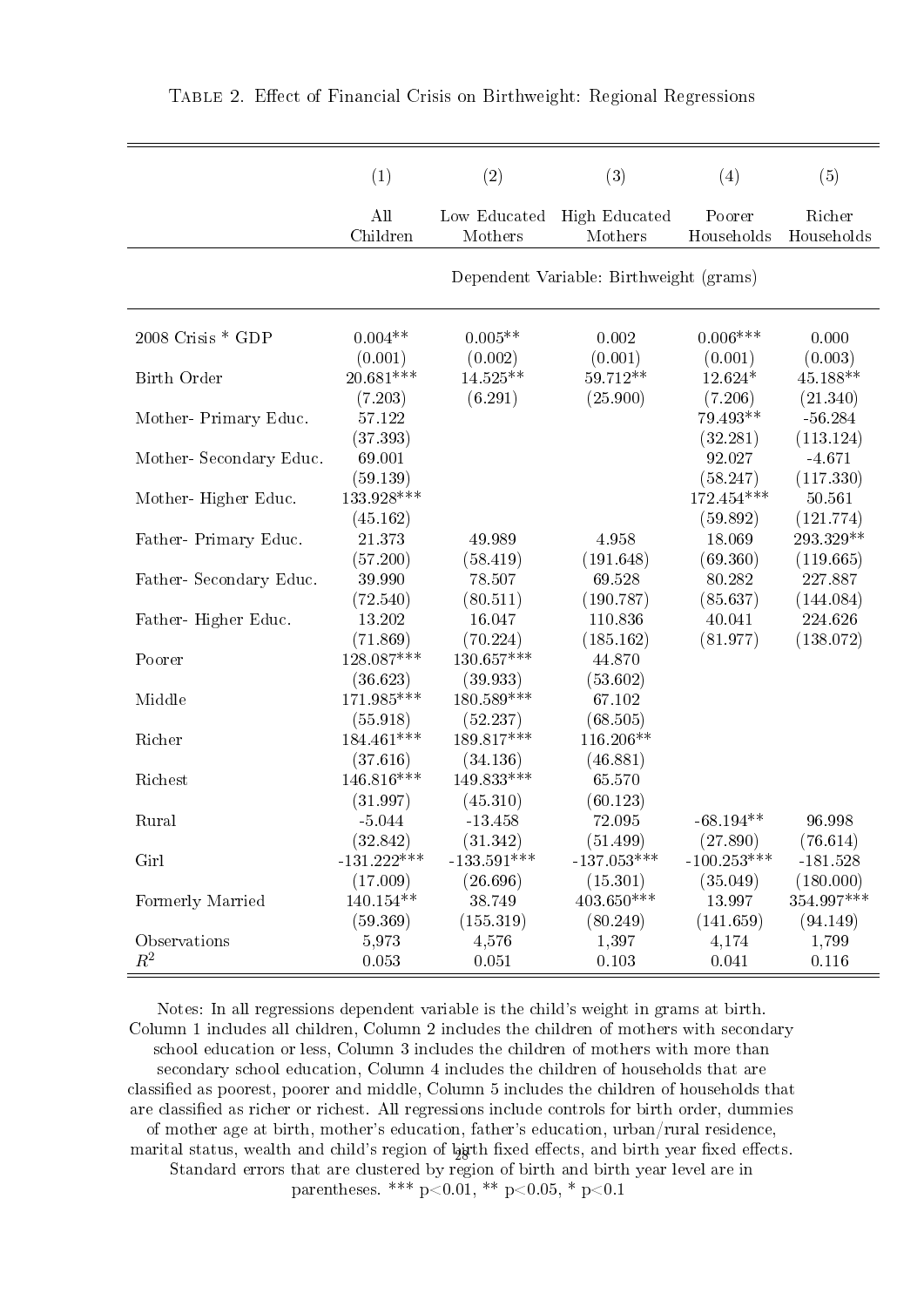|                                       | (1)                                     | (2)          | (3)           | (4)        | (5)        |
|---------------------------------------|-----------------------------------------|--------------|---------------|------------|------------|
|                                       | All                                     | Low Educated | High Educated | Poorer     | Richer     |
|                                       | Children                                | Mothers      | Mothers       | Households | Households |
|                                       | Dependent Variable: Birthweight (grams) |              |               |            |            |
| Exposed in 1st Trimester*GDP          | $-0.006**$                              | 0.000        | $-0.013***$   | $0.011***$ | $-0.004$   |
| Exposed in 3rd Trimester**GDP         | (0.003)                                 | (0.003)      | (0.002)       | (0.003)    | (0.004)    |
|                                       | $0.014***$                              | $0.018***$   | 0.007         | 0.017      | $0.009**$  |
| Exposed in 2nd and 3rd Trimesters*GDP | (0.001)                                 | (0.003)      | (0.004)       | (0.017)    | (0.004)    |
|                                       | 0.009                                   | 0.010        | 0.007         | 0.007      | 0.012      |
| Exposed in 1st and 2nd Trimesters*GDP | (0.009)                                 | (0.010)      | (0.004)       | (0.005)    | (0.009)    |
|                                       | $0.011***$                              | $0.008$ ***  | 0.030         | 0.005      | $0.019***$ |
| Exposed in All 3 Trimesters*GDP       | (0.003)                                 | (0.003)      | (0.030)       | (0.004)    | (0.006)    |
|                                       | $0.011***$                              | $0.014***$   | $-0.006$      | $0.008***$ | $0.006***$ |
| Observations                          | (0.002)                                 | (0.003)      | (0.006)       | (0.003)    | (0.002)    |
|                                       | 5.973                                   | 4,576        | 1,397         | 4,174      | 1,799      |
| $R^2$                                 | 0.055                                   | 0.053        | 0.111         | 0.041      | 0.122      |

TABLE 3. Effect of Financial Crisis on Birthweight by Trimester

Notes: In all regressions dependent variable is the child's birth weight in grams. Column 1 includes all children, column 2 includes the children of mothers with secondary school education or less, column 3 includes the children of mothers with more than secondary school education, column 4 includes the children of households that are classified as poorest, poorer and middle. column 5 includes the children of households that are classified as richer or richest. All regressions include controls for birth order, dummies of mother age at birth, mother's education, father's education, urban/rural residence, marital status, wealth and child's region of birth fixed effects, and birth year fixed effects. Standard errors that are clustered by region of birth and birth year level are in parentheses. \*\*\*  $p<0.01$ , \*\*  $p<0.05$ , \*  $p<0.1$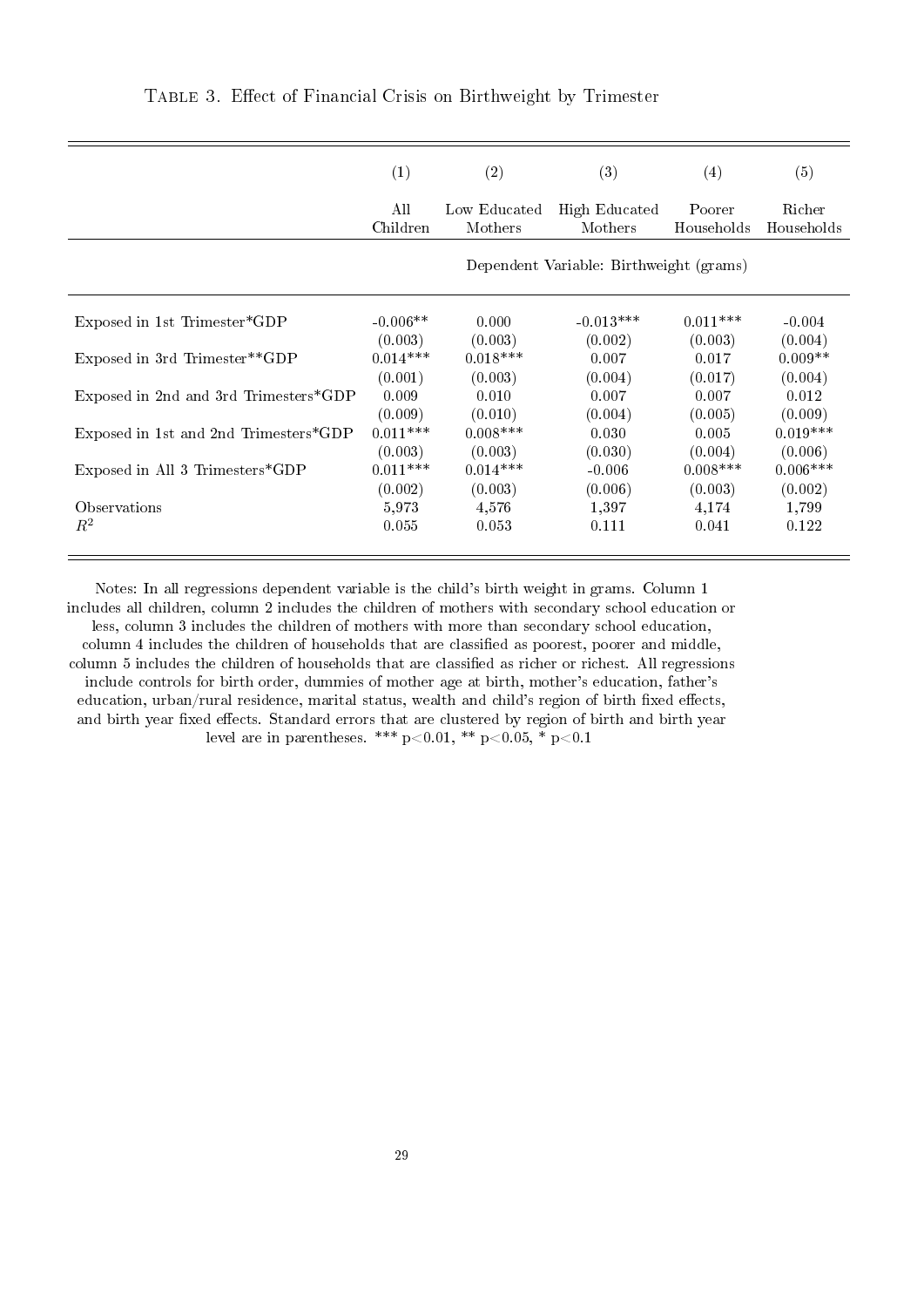|  |  |  | TABLE 4. Effect of Financial Crisis on Birth Outcomes |  |  |  |
|--|--|--|-------------------------------------------------------|--|--|--|
|--|--|--|-------------------------------------------------------|--|--|--|

|                       | Low Birthweight |             | Premature Births Pregnancy Duration Spacing |          |
|-----------------------|-----------------|-------------|---------------------------------------------|----------|
| $2008$ Crisis $*$ GDP | $-0.017*$       | $-0.010***$ | $0.089***$                                  | $-2.445$ |
|                       | (0.009)         | (0.001)     | (0.022)                                     | (2.242)  |
| Observations          | 4,662           | 4,662       | 4,662                                       | 975      |
| $\,R^2$               | 0.058           | 0.030       | 0.030                                       | 0.266    |

Notes: Low birthweight babies are born weighting less than 2,500 grams. Spacing is the number of months between subsequent births. Premature birth is one that occurs before the start of the 37th week of the pregnancy. All regressions include controls for birth order, dummies for mother age at birth, mother's education, father's education, urban/rural residence, marital status, wealth and region of birth fixed effects, birth year fixed effects and regional GDP per capita. Standard errors that are clustered by region of birth and birth year level are in parentheses. \*\*\*  $p<0.01$ , \*\*

 $p<0.05$ , \*  $p<0.1$ .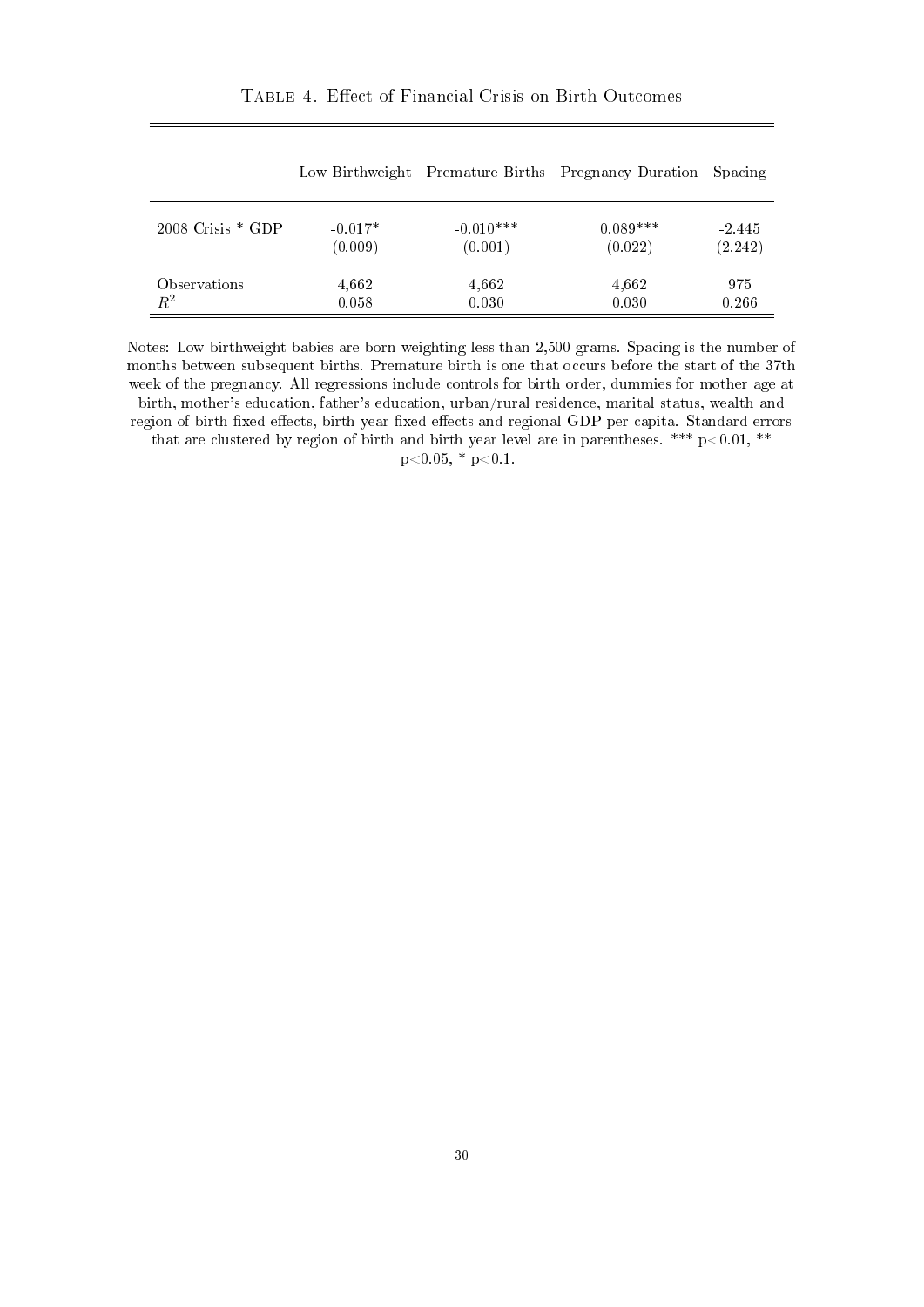|                              | $\left( 1\right)$ | $\left( 2\right)$ | $\left( 3\right)$                       | $\left( 4\right)$ | $\left( 5\right)$ |
|------------------------------|-------------------|-------------------|-----------------------------------------|-------------------|-------------------|
|                              | All               | Low Educated      | High Educated                           | Poorer            | Richer            |
|                              | Children          | Mothers           | Mothers                                 | Households        | Households        |
|                              |                   |                   | Dependent Variable: Birthweight (grams) |                   |                   |
| Fake Crisis * GDP Per Capita | $-0.000$          | $-0.003$          | 0.003                                   | $-0.004$          | 0.003             |
|                              | (0.002)           | (0.003)           | (0.008)                                 | (0.004)           | (0.005)           |
| Observations                 | 5,973             | 4,576             | 1,397                                   | 4,176             | 1,797             |
| $R^2$                        | 0.052             | 0.050             | 0.103                                   | 0.040             | 0.116             |

Notes: 20 months before the 2008 crisis is taken as the crisis period. In all regressions, the dependent variable is the child's birth weight in grams. Column 1 includes all children, column 2 includes the children of mothers with secondary school education or less, column 3 includes the children of mothers with more than secondary school education, column 4 includes the children of households that are classified as poorest, poorer and middle, column 5 includes the children of households that are classified as richer or richest. All regressions include controls for birth order, dummies for at mother's age at birth, mother's education, father's education, urban/rural residence, marital status, wealth and child's region of birth and birth year fixed effects. Standard errors that are clustered by region of birth and birth year level are in parentheses. \*\*\*  $p<0.01$ , \*\*  $p<0.05$ , \*  $p<0.1$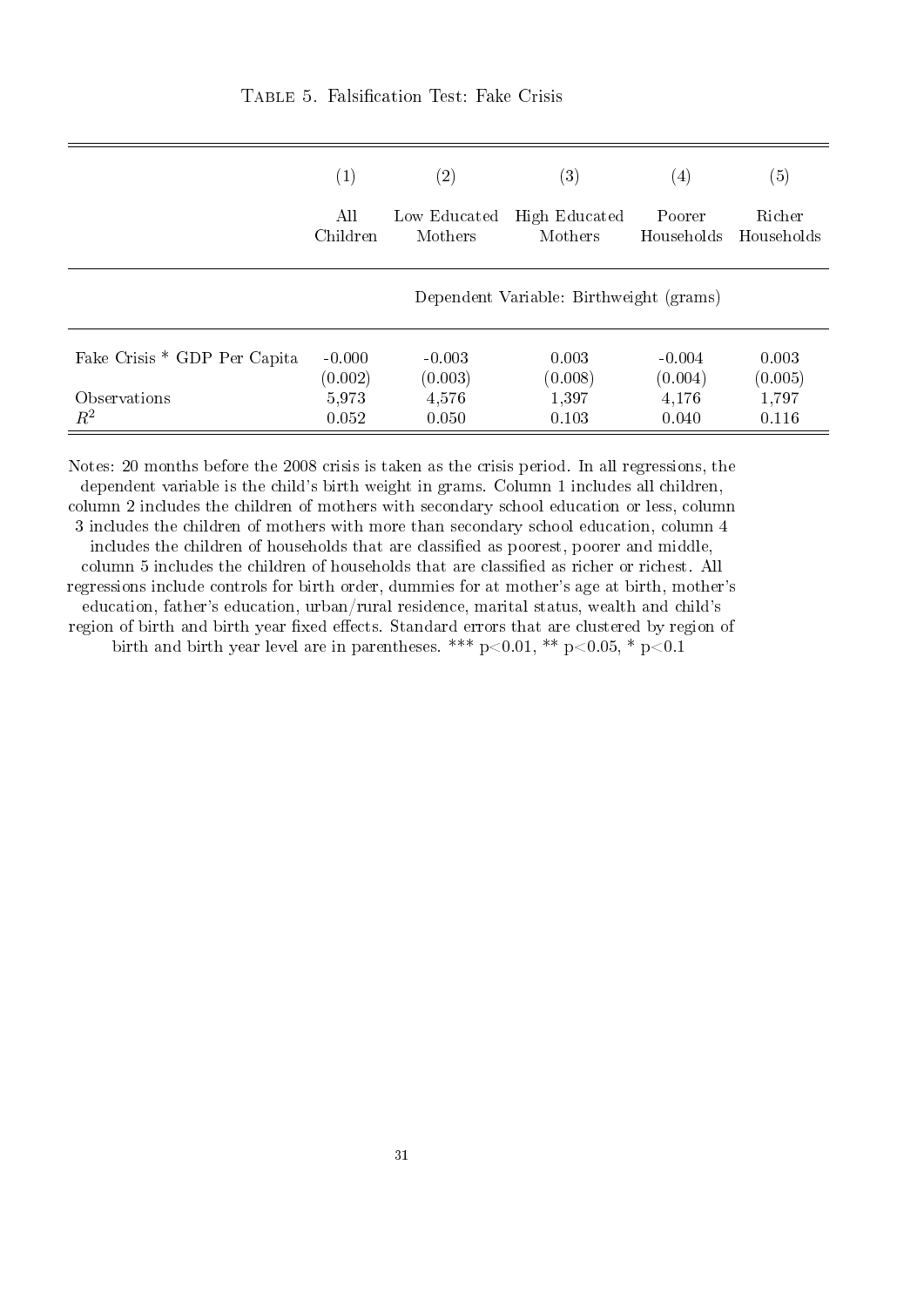|                       | (1)      | (2)                                                        |
|-----------------------|----------|------------------------------------------------------------|
|                       |          |                                                            |
|                       |          | Dependent Variable: Number of Boys (Year x Month x Region) |
|                       |          |                                                            |
| $2008$ Crisis $*$ GDP | $-0.003$ | $-0.004$                                                   |
|                       | (0.013)  | (0.013)                                                    |
| Observations          | 1,213    | 1,212                                                      |
| $R^2$                 | 0.236    | 0.240                                                      |

TABLE 6. Effect of Financial Crisis on Gender

Notes: Dependent variable is the number of boys by year by month by region. The first column controls for year and region of birth fixed effects; column 2 also adds controls for regional averages for mother's education, father's education, wealth, GDP per capita at child's birth place and urban/rural residence. Standard errors that are clustered at the year by region of birth are in parentheses. \*\*\*  $p<0.01$ , \*\*

 $p<0.05$ , \*  $p<0.1$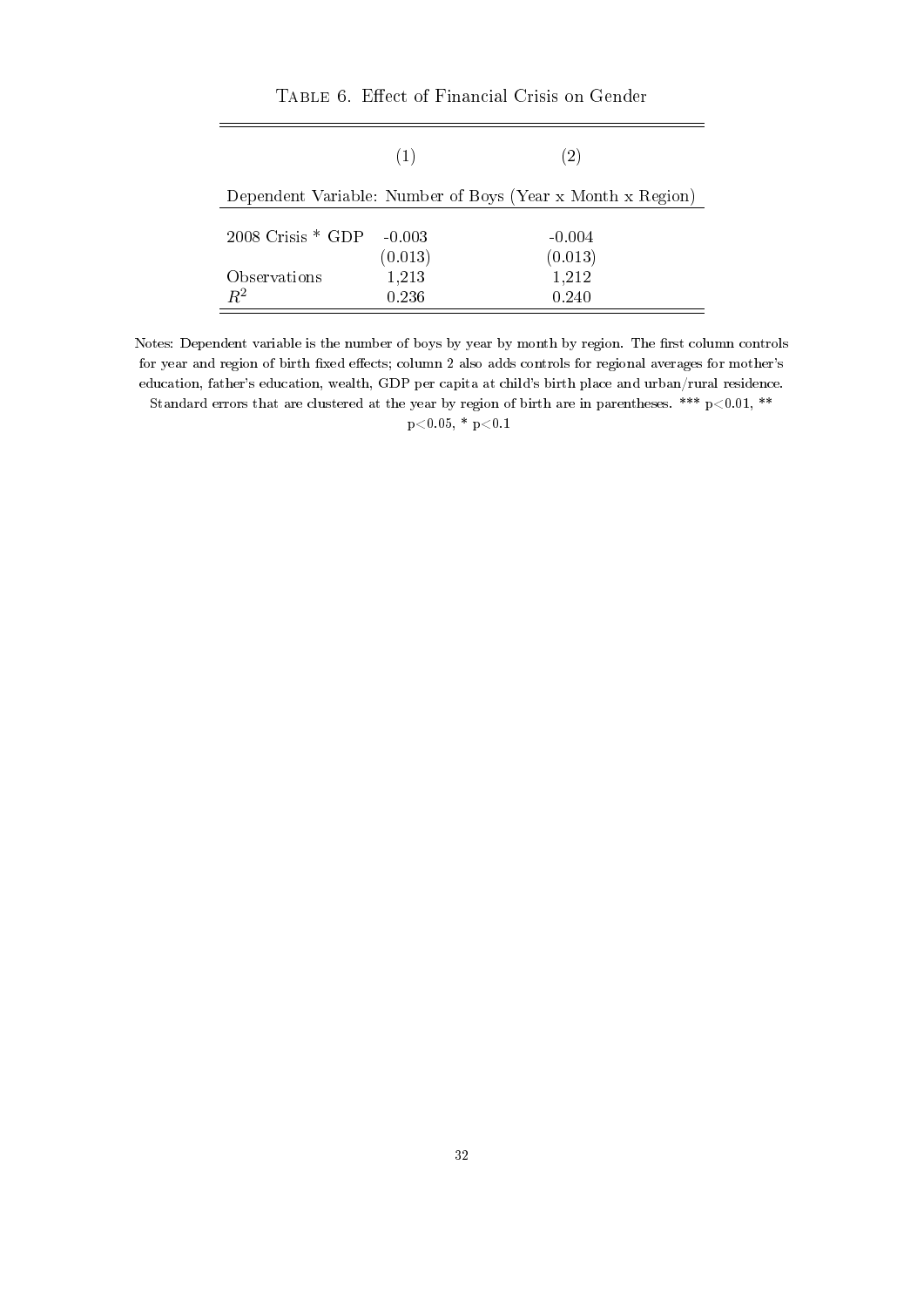| $\circledast$     | <b>Sirths by Household</b>      | $\begin{array}{c} 0.003 \\ 0.004) \\ 3.672 \\ 0.124 \end{array}$<br>$\begin{array}{c} 0.005 \\ 0.003 \\ -3.682 \\ 0.098 \end{array}$ |
|-------------------|---------------------------------|--------------------------------------------------------------------------------------------------------------------------------------|
|                   | Sirths by Father's              | $-0.012***$<br>(0.004)<br>3,567<br>3,567                                                                                             |
| $\widehat{\circ}$ | Education                       | $\begin{array}{c} 0.012*** \ (0.004) \ 3.567 \ 0.069 \end{array}$                                                                    |
|                   | 3irths by Mother's<br>Education | $0.009**$<br>$(0.004)$<br>$3.594$<br>$0.069$                                                                                         |
|                   |                                 | $\begin{array}{c} 0.009^{**} \ (0.004) \ 3.605 \ 0.058 \end{array}$                                                                  |
|                   | <b>Births</b>                   | $\begin{array}{c} 0.036** \ (0.017) \ 1.369 \ 0.364 \end{array}$                                                                     |
| $\overline{a}$    | $\lceil \text{total} \rceil$    | $0.039**$<br>$\begin{array}{c} (0.017) \\ 1.370 \\ 0.359 \end{array}$                                                                |
|                   |                                 | $*$ CDP<br>bservations<br>008 Crisis                                                                                                 |

TABLE 7. Effect of Financial Crisis on Fertility TABLE 7. Effect of Financial Crisis on Fertility Notes: In columns (1) and 2, the dependent variable is the number of births by region by year by month, in columns (3) and (4), the dependent variable is<br>the number of births by region by year by month by education of mot Notes: In columns (1) and 2, the dependent variable is the number of births by region by year by month, in columns (3) and (4), the dependent variable is the number of births by region by year by month by education of mothers, in columns (5) and (6), the dependent variable is the number of births by region by year by month by education of fathers, in columns (7) and (8), the dependent variable is the number of births by region by year by month by household wealth. Regressions in columns 1, 3, 5, and 7 control for birth year and region of birth fixed effects; regressions in columns 2, 4, 6 and 8 add controls for 33

regional averages for mother's education, father's education, wealth, GDP per capita at child's birth place and urban/rural residence. Standard errors that are clustered at the year and region of birth are in parentheses \*\*\* p<0.01, \*\* p<0.05, \* p<0.1.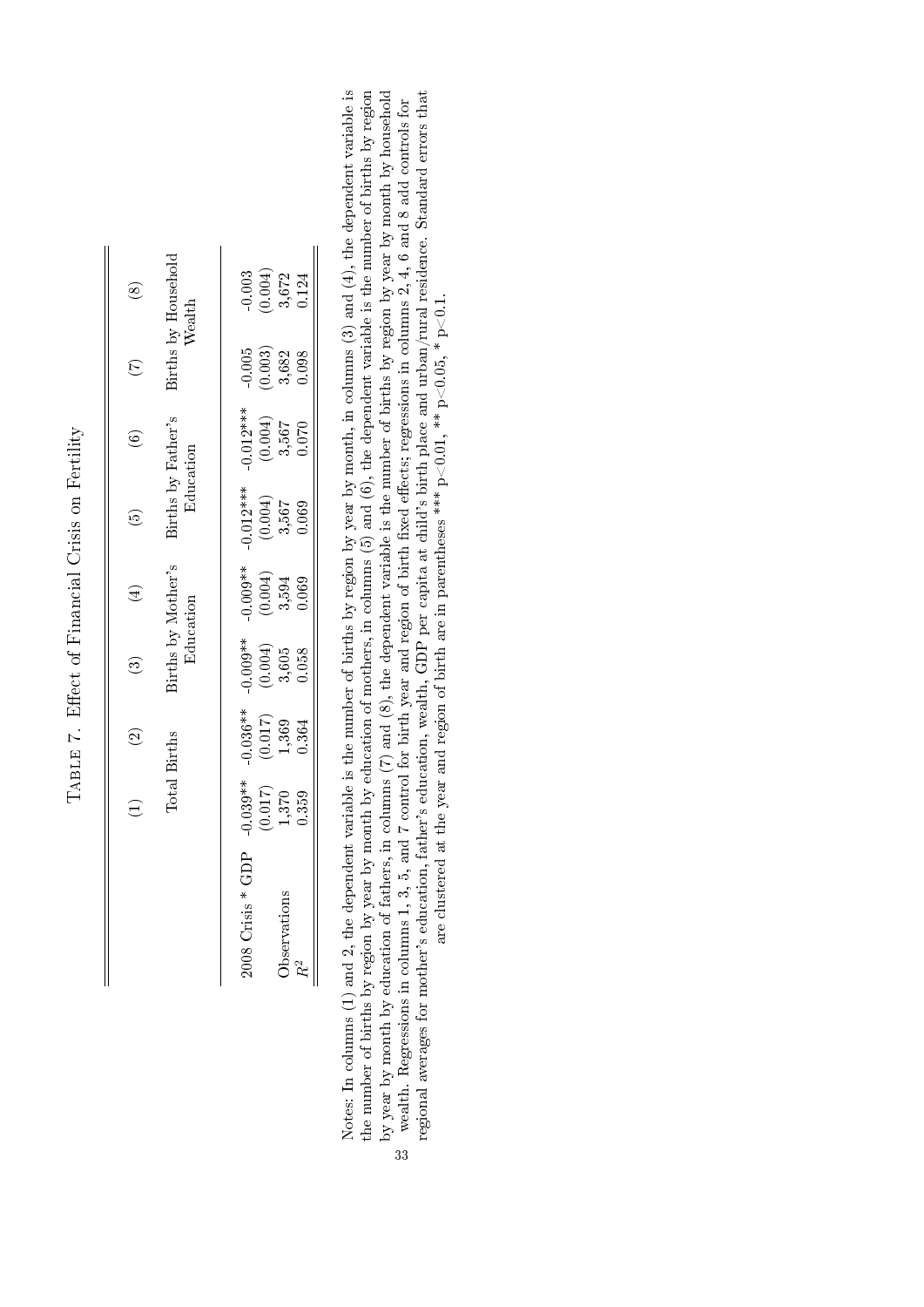|                       | Panel A: Dependent Variable: Dummy Variable for Abortion |              |               |             |                                                                              |  |  |
|-----------------------|----------------------------------------------------------|--------------|---------------|-------------|------------------------------------------------------------------------------|--|--|
|                       | (1)                                                      | (2)          | (3)           | (4)         | (5)                                                                          |  |  |
|                       | All                                                      | Low Educated | High Educated | Poorer      | Richer                                                                       |  |  |
|                       | Children                                                 | Mothers      | Mothers       | Households  | Households                                                                   |  |  |
| $2008$ Crisis $*$ GDP | $-0.091***$                                              | $-0.078***$  | $-0.129***$   | $-0.072***$ | $-0.117***$                                                                  |  |  |
|                       | (0.006)                                                  | (0.009)      | (0.017)       | (0.006)     | (0.013)                                                                      |  |  |
| Observations          | 6,702                                                    | 5,135        | 1,567         | 4,640       | 2,062                                                                        |  |  |
| $R^2$                 | 0.137                                                    | 0.135        | 0.194         | 0.122       | 0.185                                                                        |  |  |
|                       |                                                          |              |               |             | Panel B: Dependent Variable: Dummy Variable for Miscarriages and Stillbirths |  |  |
| $2008$ Crisis $*$ GDP | $-0.138***$                                              | $-0.100$     | $-0.199***$   | $-0.158***$ | $-0.105*$                                                                    |  |  |
|                       | (0.052)                                                  | (0.061)      | (0.060)       | (0.058)     | (0.055)                                                                      |  |  |
| Observations          | 7,419                                                    | 5,707        | 1,712         | 5,213       | 2,206                                                                        |  |  |
| $R^2$                 | 0.048                                                    | 0.047        | 0.118         | 0.048       | 0.085                                                                        |  |  |

Notes: In Panel A, the dependent variable is a dummy variable indicating whether the pregnancy was terminated or completed to full term, in Panel B, the dependent variable is a dummy variable indicating whether the pregnancy was a miscarriage/stillbirth or completed to full term. Column 1 includes all children, column 2 includes the children of mothers with secondary school education or less, column 3 includes the children of mothers with more than secondary school education, column 4 includes the children of households that are classified as poorest, poorer and middle, column 5 includes the children of households that are classified as richer or richest. All regressions include controls for birth order, dummies of mother age at birth, mother's education, father's education, urban/rural residence, marital status, wealth, child's region of birth and birth year fixed effects. Standard errors that are clustered by region of birth and birth year level are in parentheses. \*\*\*  $p<0.01$ , \*\*  $p<0.05$ , \*  $p<0.1$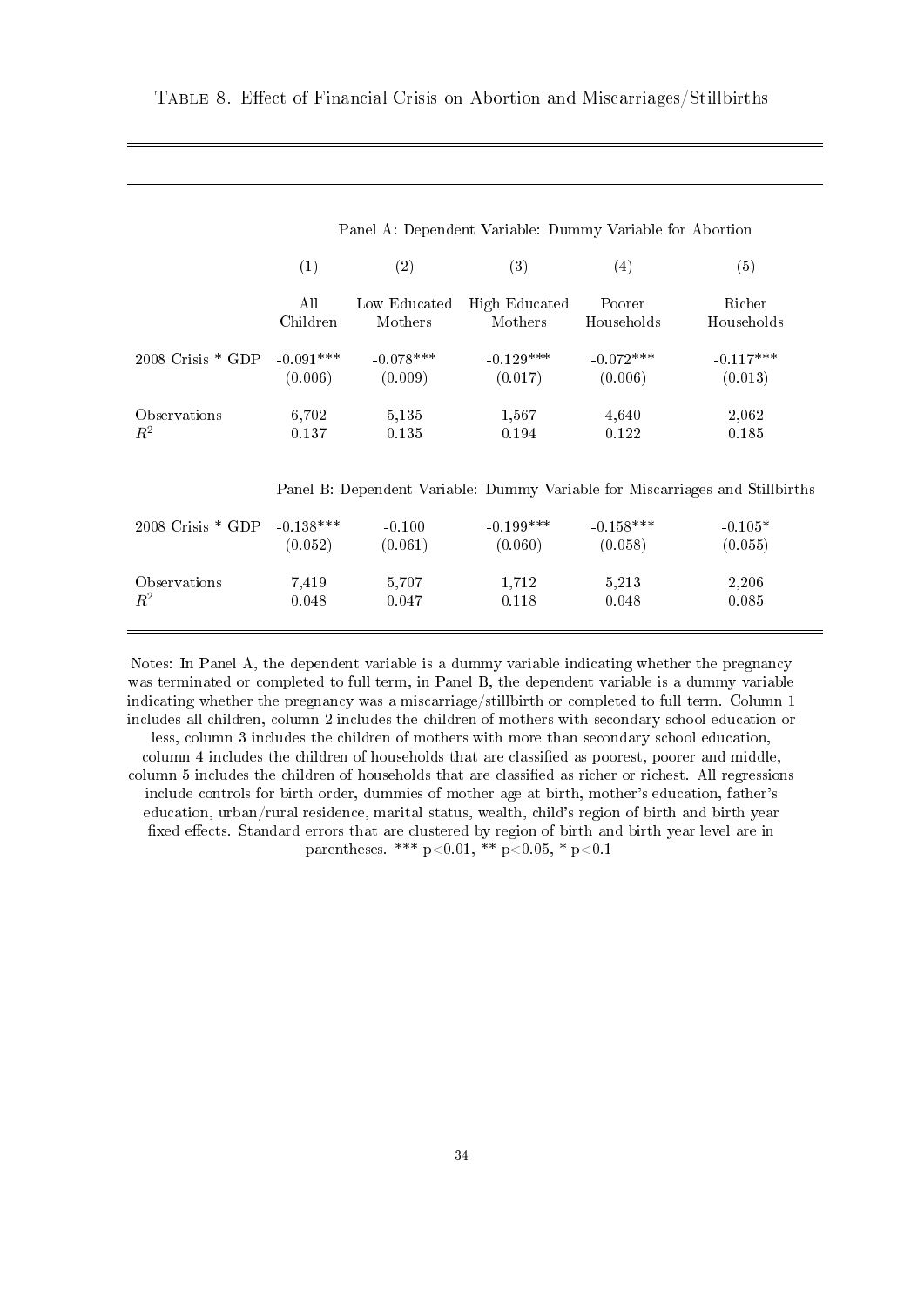|                      | Dependent Variable: Birthweight (grams) |              |                      |            |            |  |  |
|----------------------|-----------------------------------------|--------------|----------------------|------------|------------|--|--|
|                      |                                         |              | Panel A: 2001 Crisis |            |            |  |  |
|                      | (1)                                     | (2)          | (3)                  | (4)        | (5)        |  |  |
|                      | All                                     | Low Educated | High Educated        | Poorer     | Richer     |  |  |
|                      | Children                                | Mothers      | Mothers              | Households | Households |  |  |
| 2001 Crisis          | 0.006                                   | 0.004        | 0.013                | 0.006      | 0.007      |  |  |
|                      | (0.013)                                 | (0.012)      | (0.049)              | (0.013)    | (0.021)    |  |  |
| Observations         | 7,601                                   | 5,900        | 1,701                | 4,880      | 2,721      |  |  |
| $R^2$                | 0.917                                   | 0.918        | 0.940                | 0.914      | 0.940      |  |  |
|                      | Panel B: 2008 Crisis                    |              |                      |            |            |  |  |
| 2008 Crisis          | $-0.012$                                | $-0.011$     | $-0.006$             | $-0.014$   | 0.007      |  |  |
|                      | (0.019)                                 | (0.019)      | (0.040)              | (0.019)    | (0.039)    |  |  |
| Observations         | 5,992                                   | 4,593        | 1,398                | 4,194      | 1,797      |  |  |
| $R^2$                | 0.895                                   | 0.894        | 0.920                | 0.891      | 0.925      |  |  |
|                      | Panel C: 2001 and 2008 Crisis           |              |                      |            |            |  |  |
| 2001 and 2008 Crisis | 0.001                                   | $-0.000$     | 0.009                | 0.001      | 0.006      |  |  |
|                      | (0.010)                                 | (0.009)      | (0.034)              | (0.010)    | (0.017)    |  |  |
| Observations         | 8,685                                   | 6,707        | 1,978                | 5,628      | 3,057      |  |  |
| $R^2$                | 0.900                                   | 0.899        | 0.924                | 0.895      | 0.925      |  |  |

Notes: In all regressions, the dependent variable is the child's birth weight in grams. Pregnancies lasted less than 7 months are excluded from the regressions. In all panels, column 1 includes all children, column 2 includes the children of mothers with secondary school education or less, column 3 includes the children of mothers with more than secondary school education, column 4 includes the children of households that are classified as poorest, poorer and middle, column 5 includes the children of households that are classified as richer or richest. All regressions include controls for birth order, dummies for mother age at birth, mother fixed effects and child's birth year fixed effects. Panel B controls for regional GDP per capita at child's birth place. Standard errors that are clustered by region and year level are in parentheses. \*\*\* p<0.01, \*\* p<0.05, \* p<0.1.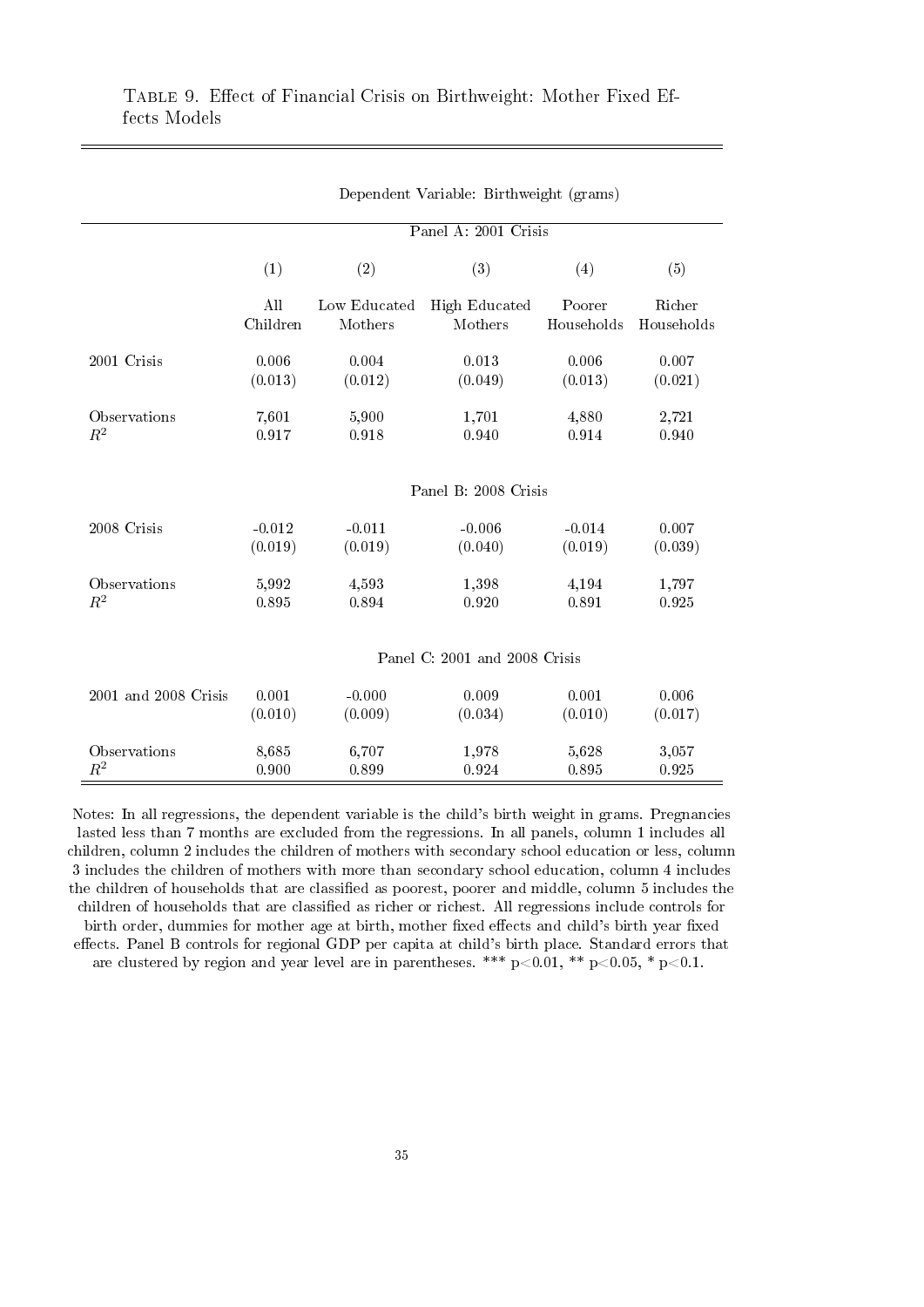|                              | $\left( 1\right)$ | (2)          | $\left( 3\right)$                            | $\left(4\right)$ | (5)        |
|------------------------------|-------------------|--------------|----------------------------------------------|------------------|------------|
|                              | All               | Low Educated | <b>High Educated</b>                         | Poorer           | Richer     |
|                              | Children          | Mothers      | Mothers                                      | Households       | Households |
|                              |                   |              | Dependent Variable: Had Prenatal Doctor Care |                  |            |
| 2008 Crisis * GDP Per Capita | $0.010**$         | $0.019**$    | $-0.002$                                     | 0.014            | 0.011      |
|                              | (0.005)           | (0.009)      | (0.011)                                      | (0.012)          | (0.007)    |
| Observations                 | 4,952             | 3,719        | 1,233                                        | 3,344            | 1,608      |
| $R^2$                        | 0.076             | 0.082        | 0.076                                        | 0.077            | 0.076      |

Notes: In all regressions, the dependent variable is an indicator for mother's prenatal care utilization during pregnancy. Column 1 includes all children, Column 2 includes the children of mothers with secondary school education or less, Column 3 includes the children of mothers with more than secondary school education, Column 4 includes the children of households that are classified as poorest, poorer and middle, Column 5 includes the children of households that are classified as richer or richest. All regressions include controls for birth order, dummies for mother age at birth, mother's education, father's education, urban/rural residence, marital status, wealth child's region of birth fixed effects, and birth year fixed effects. Standard errors that are clustered by region of birth and birth year level are in parentheses.  $p<0.01$ , \*\*  $p<0.05$ , \*  $p<0.1$ .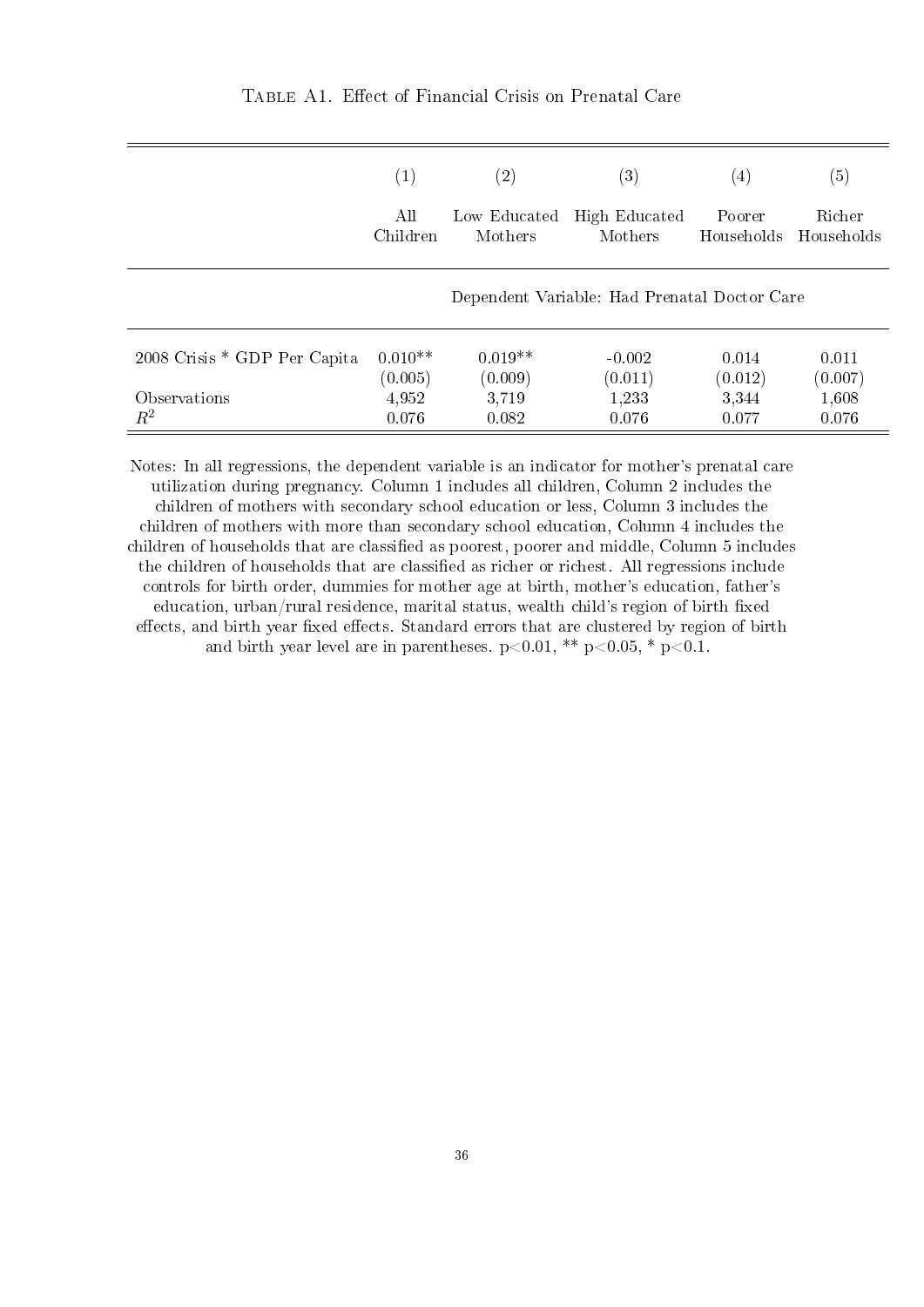|                       | Panel A: NUTS 2 Level Regressions (26 Regions) |              |                                                  |            |            |  |  |
|-----------------------|------------------------------------------------|--------------|--------------------------------------------------|------------|------------|--|--|
|                       | (1)                                            | (2)          | (3)                                              | (4)        | (5)        |  |  |
|                       | All                                            | Low Educated | High Educated                                    | Poorer     | Richer     |  |  |
|                       | Children                                       | Mothers      | Mothers                                          | Households | Households |  |  |
| $2008$ Crisis $*$ GDP | 0.003                                          | $0.006*$     | $-0.001$                                         | $0.008**$  | $-0.005$   |  |  |
|                       | (0.004)                                        | (0.003)      | (0.003)                                          | (0.003)    | (0.003)    |  |  |
| Observations          | 3,396                                          | 2,549        | 847                                              | 2,343      | 1,053      |  |  |
| $R^2$                 | 0.064                                          | 0.071        | 0.135                                            | 0.067      | 0.138      |  |  |
|                       |                                                |              | Panel B: NUTS 3 Level Regressions (81 Provinces) |            |            |  |  |
| $2008$ Crisis $*$ GDP | 0.004                                          | $0.006*$     | $-0.000$                                         | $0.008**$  | $-0.004$   |  |  |
|                       | (0.004)                                        | (0.003)      | (0.004)                                          | (0.003)    | (0.004)    |  |  |
| Observations          | 3,396                                          | 2,549        | 847                                              | 2,343      | 1,053      |  |  |
| $R^2$                 | 0.084                                          | 0.094        | 0.181                                            | 0.095      | 0.182      |  |  |

TABLE A2. Effect of Financial Crisis on Birth Weight: NUTS2 and NUTS3

Notes: In all regressions, the dependent variable is the child's weight in grams. Column 1 includes all children, column 2 only includes the children of mothers with secondary school education or less, column 3 includes the children of mothers with more than secondary school education,

column 4 only includes the children of households that are classified as poorest, poorer and middle, column 5 includes the children of households that are classified as richer or richest. All regressions include controls for birth order, dummies for mother age at birth, mother fixed effects, birth year and region of birth fixed effects. Standard errors that are clustered by region of birth and birth year level are in parentheses. \*\*\* p<0.01, \*\* p<0.05, \* p<0.1.